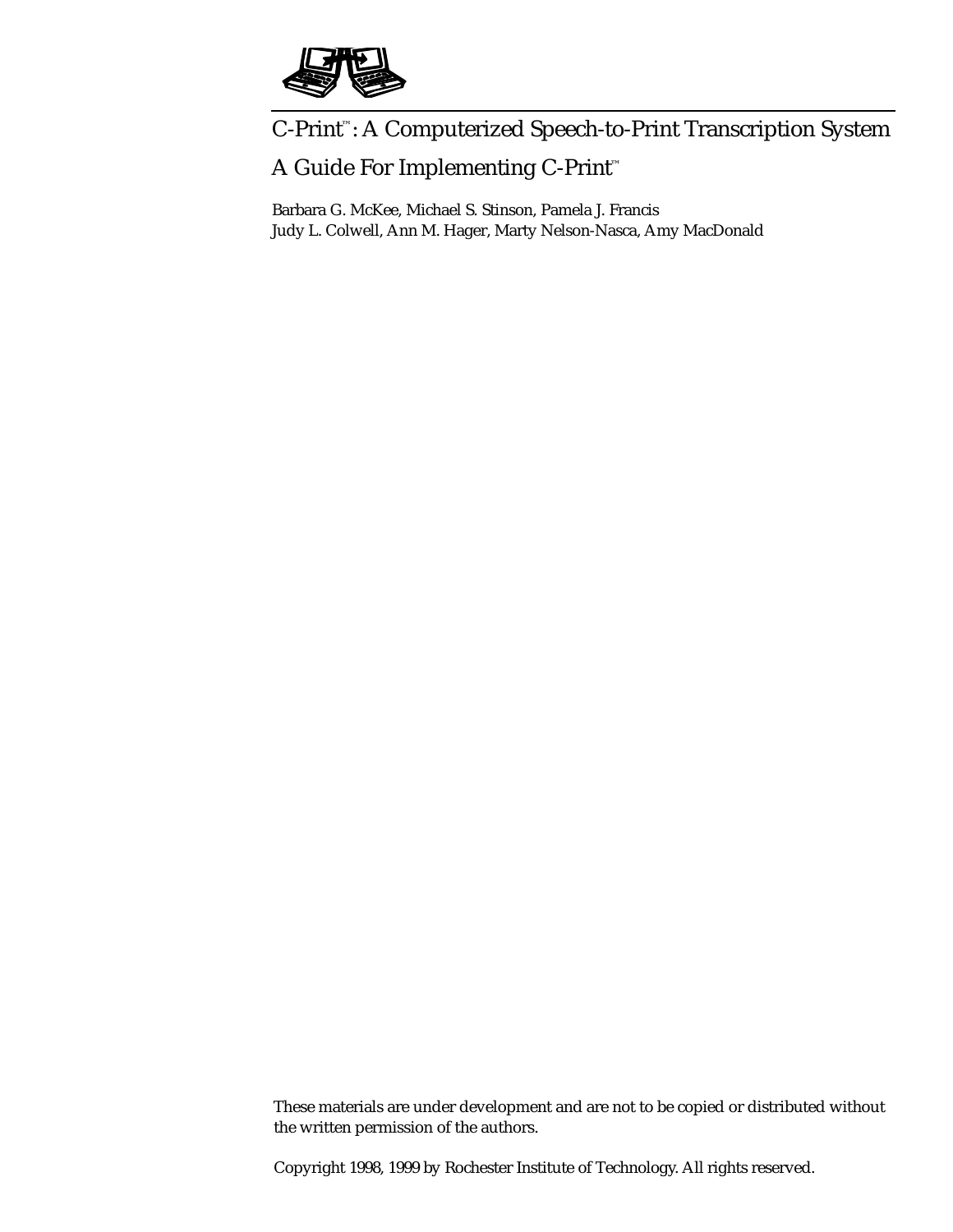

## **Table of Contents**

| L.   |                                                                                     |
|------|-------------------------------------------------------------------------------------|
| II.  |                                                                                     |
| III. | Environments and Students for Whom C-Print is Appropriate  11                       |
| IV.  |                                                                                     |
| V.   | Recruiting, Training, and Competency Requirements for C-Print Captionists 16        |
| VI.  |                                                                                     |
|      |                                                                                     |
|      |                                                                                     |
|      |                                                                                     |
| X.   |                                                                                     |
|      |                                                                                     |
|      |                                                                                     |
|      | C. Information for deaf students using C-Print services (sample for high school) 35 |
|      |                                                                                     |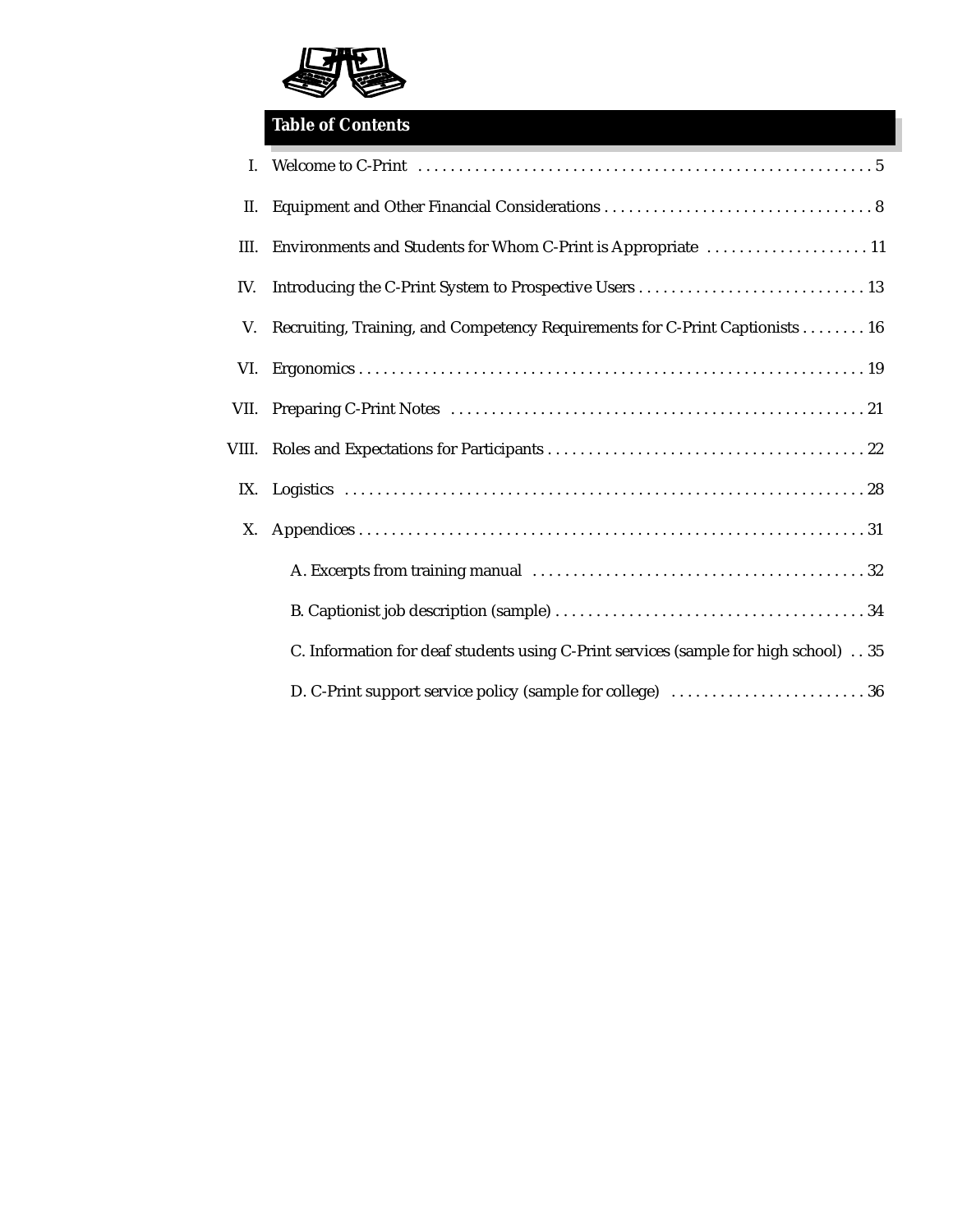

### **Welcome to C-Print**

*This manual is intended for use both by those who are quite knowledgeable about the C-Print system and are ready to implement it within their organization and those who are still exploring the possible use of C-Print. The following introductory section discusses how C-Print was developed and how it may be used.*

In the past 20 years, the number of deaf and hard-of-hearing students being educated in classes with hearing students has increased significantly at both secondary and postsecondary levels. A major concern for these students is classroom communication. Teachers, researchers, and others working with deaf students in mainstream classes have noted that students are hampered by communication difficulties, even when an interpreter and other support services are provided. Deaf students frequently need two basic types of support services within a mainstream setting (a mainstream setting is when one or more deaf students are in a class with a large number of hearing students, usually with a non-signing instructor). First, the deaf students need to know what the instructor and other students are saying so that they can participate in the class, and second, they need to be able to examine later the material presented by the teacher in order to regularly review what occurred in class and to study for tests and quizzes. The first need is often met by an interpreter and the second by a notetaker.

The C-Print speech-to-print system has been developed as a support service that is an alternative to interpreters and notetakers. C-Print may be used as a "stand alone" support service in which it replaces both an interpreter and a notetaker. C-Print may also be used along with an interpreter as a better adjunct than traditional notetaking. Remember, each classroom situation must be individually reviewed.

The C-Print system involves a hearing captionist (transcriber) typing the words of the teacher and other students as they are being spoken. With this system the captionist provides a real-time text display that the deaf and hard-of-hearing student can read on a second laptop computer or a TV monitor to understand what is happening in the classroom. In addition, the text file is stored in the computer and can be edited, printed, and distributed to students, tutors, and instructors after class. Figure 1 provides a diagram of the C-Print system as set up in a class.



*More and more hard-ofhearing students are in classes with hearing students.*

*C-Print is not for all students.*

*Figure 1 shows a C-Print captionist and a student, each with laptops.*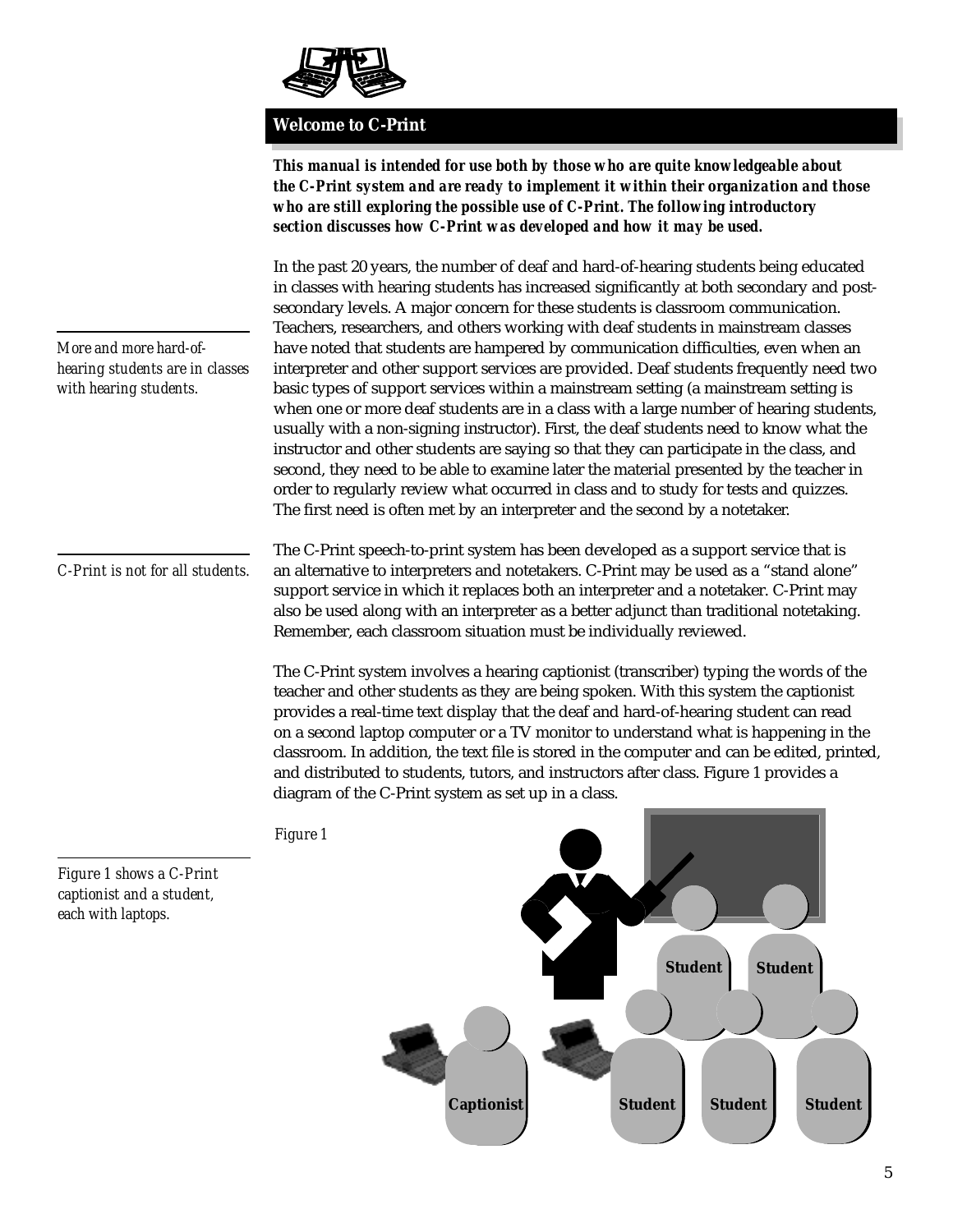

If a student wants to participate in class, but does not wish to speak for him or herself, C-Print provides an alternative means of communication. The system permits two-way communication between the captionist and the student. Students who do not want to voice for themselves can type a message on their own keyboard that instantaneously appears on the captionist's monitor to be read aloud to the class. Experience with this approach indicates that it is most effective when the student types at a reasonable speed. Some students, however, may prefer to have an interpreter voice for them.

A transcript produced using the C-Print system includes as much of the teacher's and students' discourse as possible rather than a word-for-word transcription. The C-Print captionist usually transcribes at a rate that is slower than the speed of speech normally used by instructors (approximately 150 words per minute). Therefore, C-Print uses two means to achieve the goal of including as much of the relevant information as possible: a computerized abbreviation system to reduce keystrokes, and text condensing strategies. Procedures have been developed for training captionists to use the phonetically-based abbreviation system. To deal with rapidly spoken lectures, the project developed text "condensing" or reduction strategies. The goal of these strategies is to reduce the number of words and abbreviations typed, while preserving meaning and keeping the message displayed as near the original message as possible. The following example shows how the C-Print text is a condensed version of the original lecture material:

Original lecture: We are talking about those personal factors. We are talking about my perception of roles in the family, and family roles were discussed in chapter 5.

C-Print text: *We are talking about those personal factors such as my perception of roles in the family discussed in chapter 5.*

The C-Print system may be contrasted to other forms of computer assisted notetaking and to stenosystems. C-Print is a form of speech-to-text system that employs a standard keyboard. Systems that use standard keyboards are often called computer assisted notetaking. Some persons who perform computer assisted notetaking generally type summary notes. In contrast, C-Print captionists type text that is a more complete representation of what was said. Another speech-to-text system is the stenosystem, or CART (computer-assisted realtime transcription), in which a trained stenographer using a stenotype machine keys in a special code which is then converted into English by computer. You may have seen a stenographic real-time display system in use in the captions on television or at a convention. These systems allow the stenographers to key in words very rapidly and keep up, word-for-word, with even very fast speech. Training for stenographers generally requires at least two years and the equipment and software are relatively expensive. The National Technical Institute for the Deaf (NTID) began exploring alternatives to a stenographic system several years ago, and the C-Print system is a good compromise between a word-for-word transcription system and computerized notetaking.

*C-Print captionists use both abbreviation rules that reduce keystrokes and condensing strategies to capture all the important points in a lecture.*

*C-Print is a good compromise between a word-for-word transcription system and computer assisted notetaking.*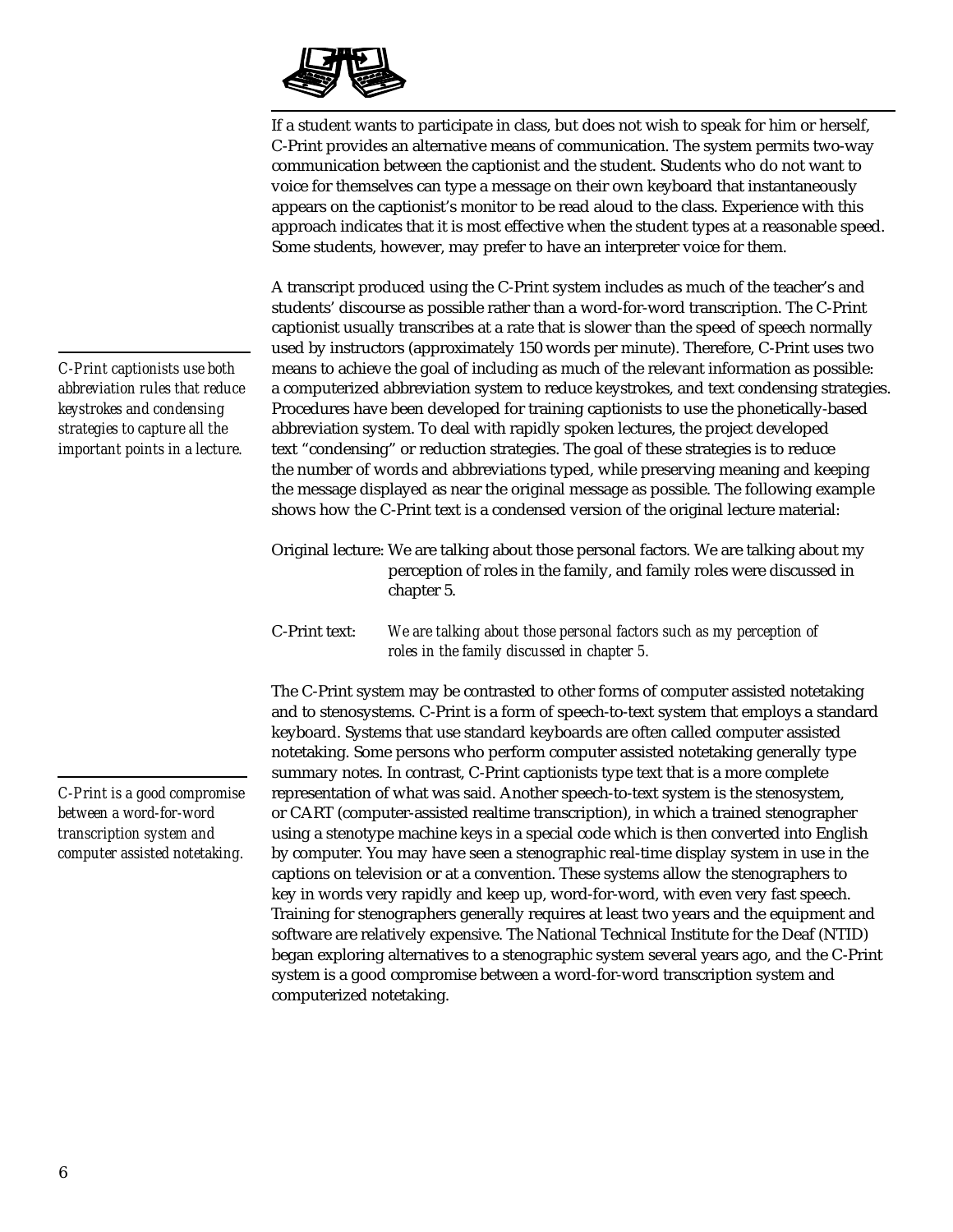

The C-Print software that is used in conjunction with the abbreviation system contains a dictionary of abbreviations. As the captionist types an abbreviation, the software searches the dictionary, finds the associated expansion (the completely spelled out word) and displays it almost instantly on the screen (both the captionist's laptop screen and the students' TV monitor or laptop screen).

Studying this manual and having a prospective C-Print captionist complete training are important first steps. By themselves, however, they are not adequate for ensuring that a program will provide a quality C-Print service. It is critical for the organization to hire a person who has the level of skill and commitment needed to be able to provide a high quality service as a captionist upon completion of training. The person responsible for overseeing C-Print services also needs to take care to identify students who are appropriate and who can truly benefit from the service. It is also important to ensure that the captionist is a member of the educational team working with the student using C-Print, and that all members of the team support the student in a manner that promotes effective learning and integration into classes.

*Skill and commitment are required of the C-Print captionists and the person overseeing the C-Print service.*

*This manual is a compilation of what has been learned over several years of working with C-Print.*

This manual contains a mixture of recommendations, ideas, pointers, and "lessons learned". In general, it is intended for the person within an organization who is responsible for implementing and coordinating the C-Print system. Some of the information may also be applicable to support personnel implementing any of a variety of speech-to-print systems.

For additional information, please contact the C-Print Coordinator (see page 38 of this manual) or another member of the C-Print staff.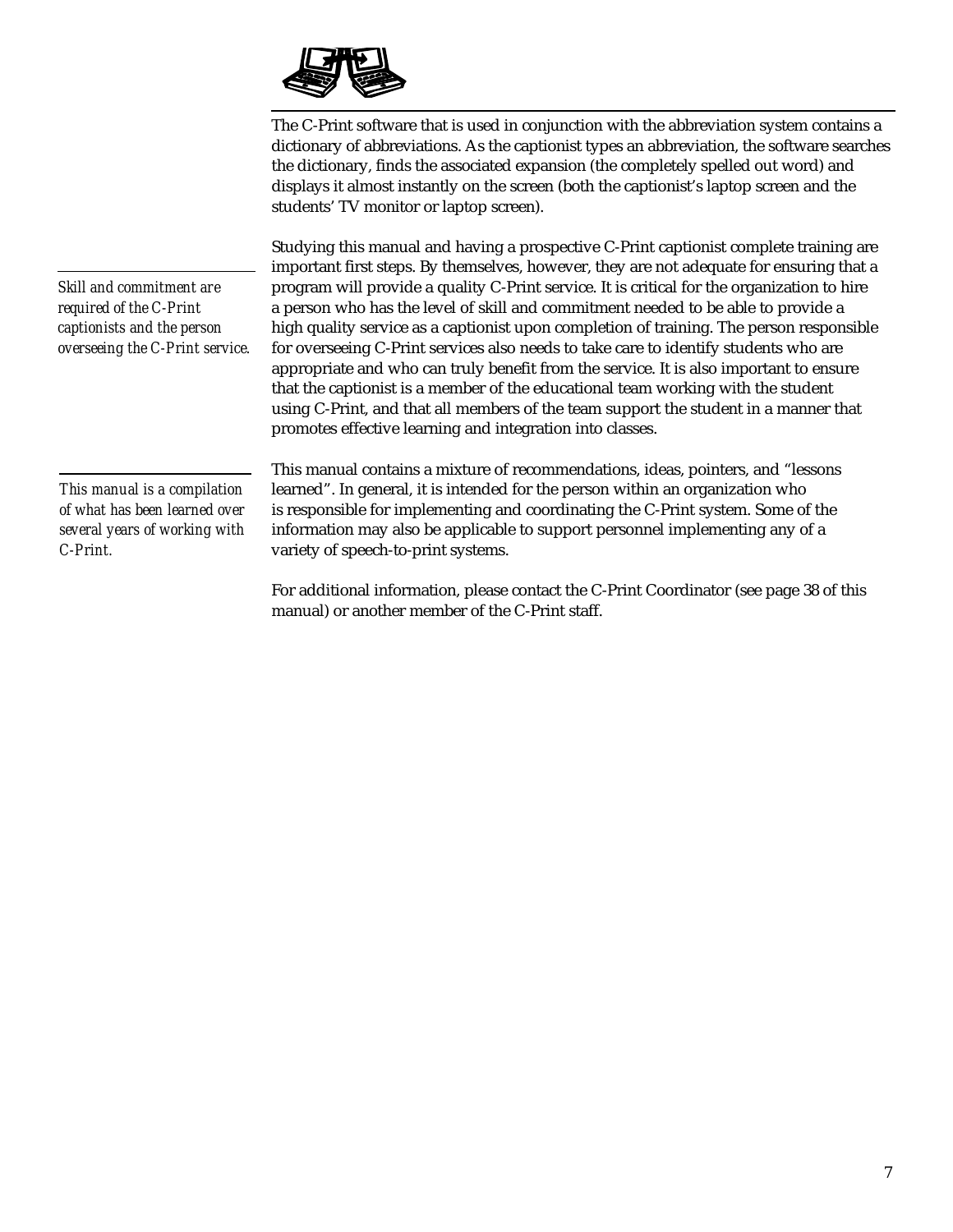

## **II. Equipment and Other Financial Considerations**

*Cost is obviously of major interest to the school systems or organizations providing C-Print as an access service for students. The following section summarizes the costs of offering this service.*

Cost of using the C-Print system will vary, depending upon (a) what equipment is used, (b) the pay level and hours the captionist works, (c) the work demands for the captionist, (d) the service arrangements, and (e) funding opportunities.

### **Equipment**

- 1.*Laptop computer*. An IBM compatible laptop computer is the basic piece of equipment. It should be sturdy since it will frequently be moved around, and it needs to have a comfortable keyboard. It may also be used for other purposes. Cost: \$1,500 and up.
- 2.*Display equipment*. The real-time text on the captionist's laptop is usually displayed on a second laptop computer. It is also possible to connect the laptop to a regular TV monitor with a VGA-to-TV adapter. Sometimes students may purchase their own lap top computer for various uses, including provision of a real-time display of text. Cost: (a) up to \$50 if only connection cable is needed, and student provides laptop; (b) approximately \$200 for VGA adaptor; (c) \$1,500 and up for second laptop.
- 3.*C-Print software*. This software, developed by NTID/RIT, provides capabilities for (a) abbreviation expansion, (b) producing a real-time text display, (c) producing a text file that can be read and retrieved in a variety of word-processing applications, (d) communication between two laptops through a serial cable connection or TCP/IP server connection. Cost: Under \$100.

It is recommended that the computer have word processing software. Although the C-Print System does have limited word processing capabilities, editing notes will require more complicated features (i.e., bolding or italicizing selected text, adding page numbers, etc.).

- 4. Other limited costs to consider would be a carrying case for the equipment and hardware to link two laptops (i.e., a serial cable or wireless area network cards).
- 5.*Total cost*. The range for the total cost of equipment is between \$3,000 and \$6,000. The one-time cost for the equipment can be distributed over the years that the program uses the system. There may be occasional repair costs.

### **Comments:**

- a.The above are current equipment requirements, but they are constantly being updated. Be sure you check with the C-Print Office before ordering equipment.
- b.It is strongly recommended for programs using the C-Print system to have program staff who can provide technical support.

*An IBM compatible laptop computer is the basic piece of equipment.*

*Equipment costs range between \$3,000 and \$6,000.*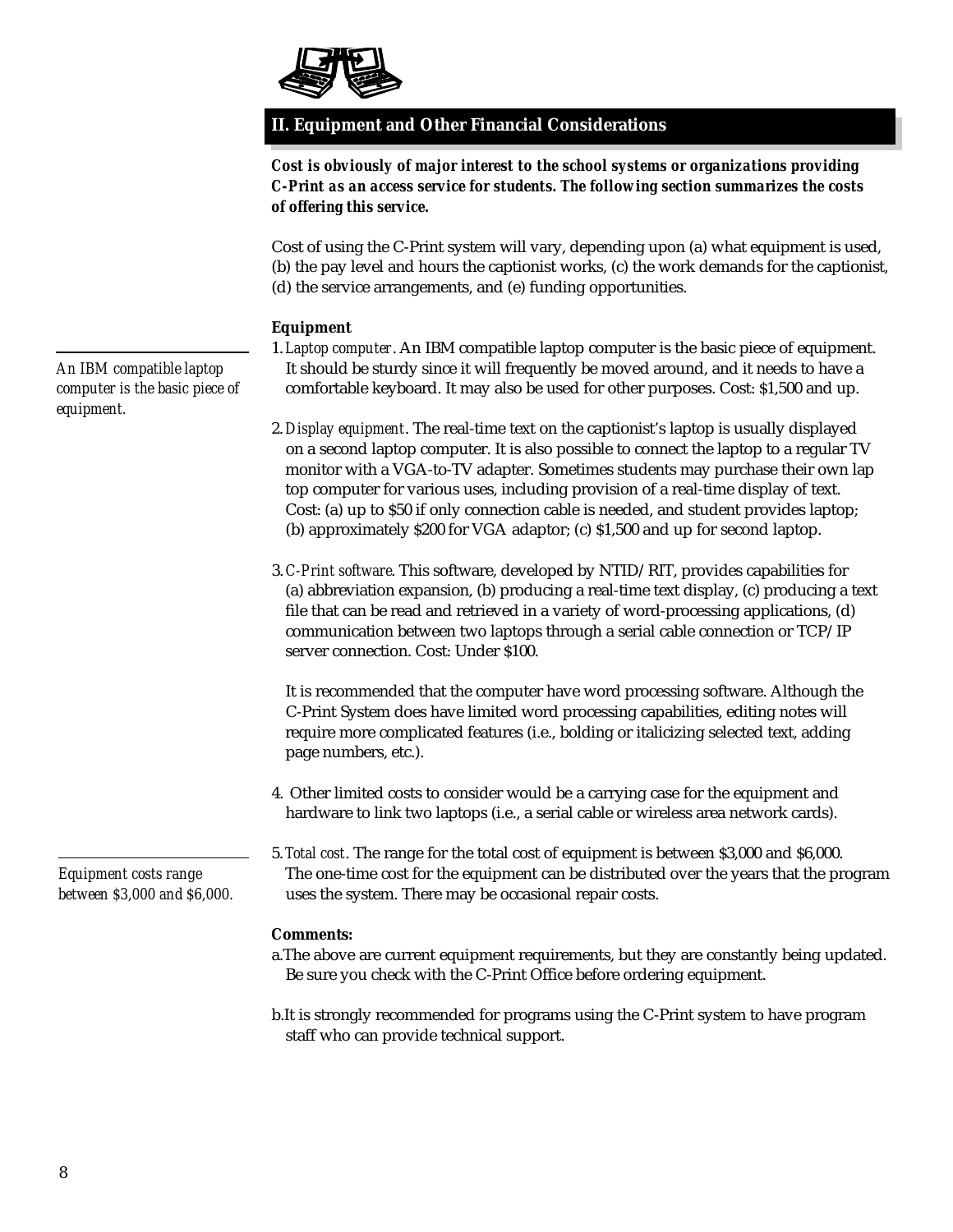

### **Salary**

The salary expense is for the C-Print captionist. Adequate compensation is crucial in encouraging people to make a commitment to a career as a C-Print captionist. Both professional advancement opportunities and monetary increases should be considered. Currently, the pay rate for captionists is comparable to that of an entry-level interpreter or administrative/executive assistant. The range is more than paid staff notetakers who provide handwritten notes, and less than interpreters, but usually closer to the latter. There is not a standard specified salary for C-Print captionists; the program that employs the individual captionist determines the salary. Also, pay may be increased after a captionist completes training.

As an example of a possible yearly salary, consider a hypothetical captionist who works 20 hours per week for 10 months at \$14.50 per hour. This captionist's yearly salary would be approximately \$12,760, plus benefits.

It may be less expensive, as well as more convenient, to have an individual who is a member of the program staff provide the C-Print service in addition to other duties than to have an outside person provide the C-Print service. For example, the staff member might work part-time providing administrative assistance to the program and part-time providing the C-Print service. However, it is important to remember that an internal captionist candidate will need release time to train.

### **Work Demands**

An additional consideration is that captionists need time to prepare for class and edit the C-Print notes. This time needs to be paid for. The amount of time will vary depending on the situation. For the intense presentation of information at the college level, captionists need time for preparation and editing. At the high school level there is more frequently time when the captionist is not typing, such as when students are working on writing assignments in class. Therefore, it may be possible for the captionist to do some of this preparation and editing work during nontyping times. Depending on the circumstances, high-school captionists may also need editing time outside of class. In addition, note that other support services, such as interpreting and stenosystems, often require payment for time when the provider is not engaged in conveying the classroom information.

### **Service Arrangements (Only Service vs. Multiple Services)**

The C-Print service is obviously more expensive when it is combined with other services such as interpreting, than when it is the only service; that is, used "stand-alone". When supporting an individual student, it may be difficult to justify provision of both C-Print and interpreting services. When the services support a number of deaf students in a class and some of these students receive educational benefit beyond that provided by a single service, the cost of combining C-Print and interpreting services may be justified. For example, consider a hypothetical regional high school program that is attached to a large local high school with classes into which the deaf students are frequently mainstreamed. The program mainstreams five deaf students into a junior level history class. Three of the five students have limited sign reception skills, but are good at reading English text. These three understand the class substantially better with the real-time C-Print text display. The other two students, however, also need an interpreter to function successfully in class. For the tests, much of the material comes from teacher's lectures. All five students find the C-Print notes helpful in performing on tests.

*Captionists must be adequately compensated.*

*Time is needed to edit notes and prepare for class.*

*C-Print may be used as a stand alone service or in conjunction with other support services.*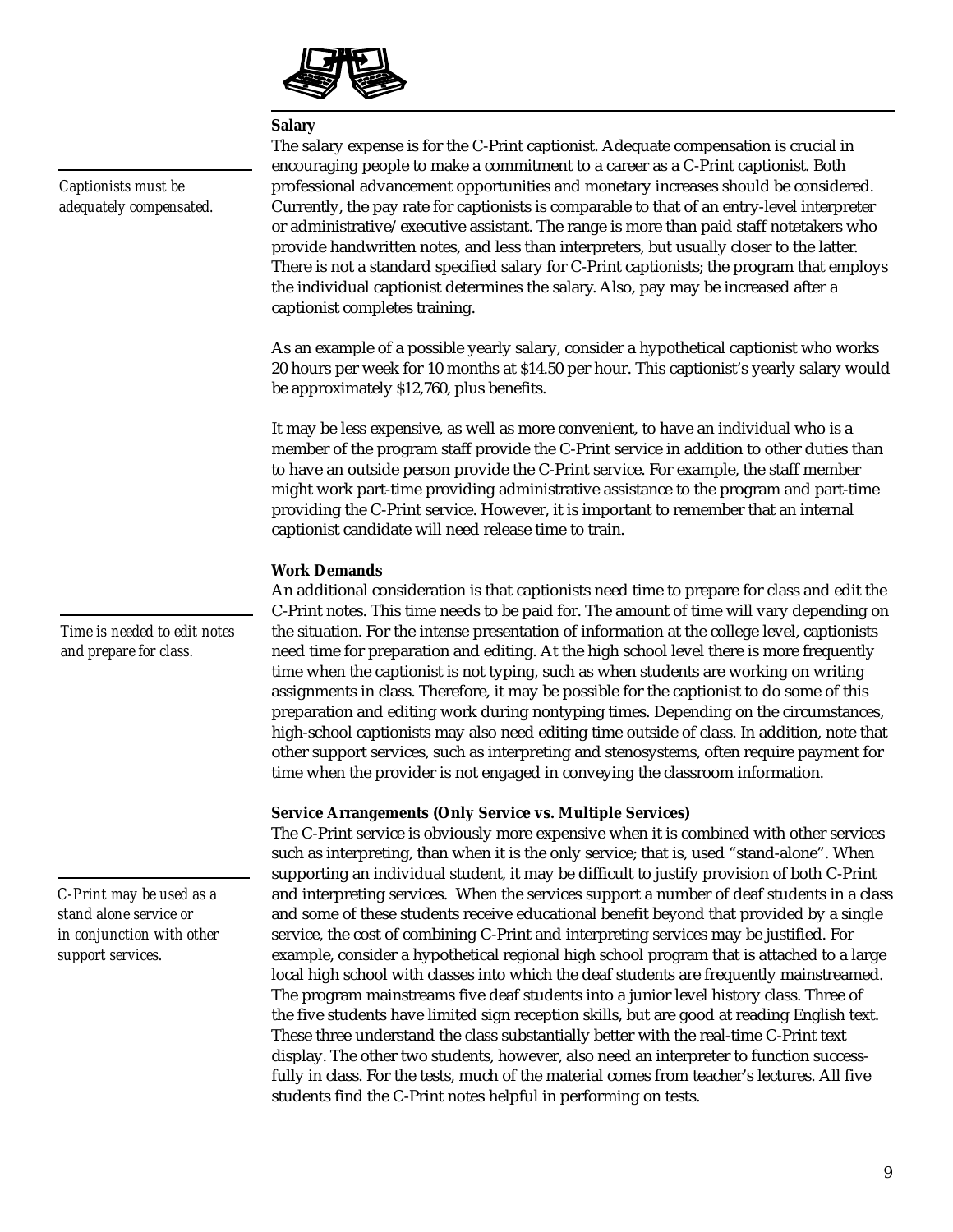

### **Funding Opportunities**

Funding for C-Print may come from a variety of sources in addition to the program's internal funds:

- 1.In public schools (K-12), funding for Individualized Educational Plans (IEPs) the United States Department of Justice has explicitly stated that funding for IEPs may include technology such as C-Print.
- 2.At the college level, funding for compliance with the Americans with Disabilities Act and Section 504 of the Federal Rehabilitation Act may include C-Print.
- 3.Low incidence funding for public school students may include C-Print. Some states, such as California, provide additional funding for technological assistance for students with low-incidence conditions, including those who are deaf.
- 4.Funding for services to adult deaf staff may be used to partially fund a captionist position. In California this is called Adult Services, 504 funding.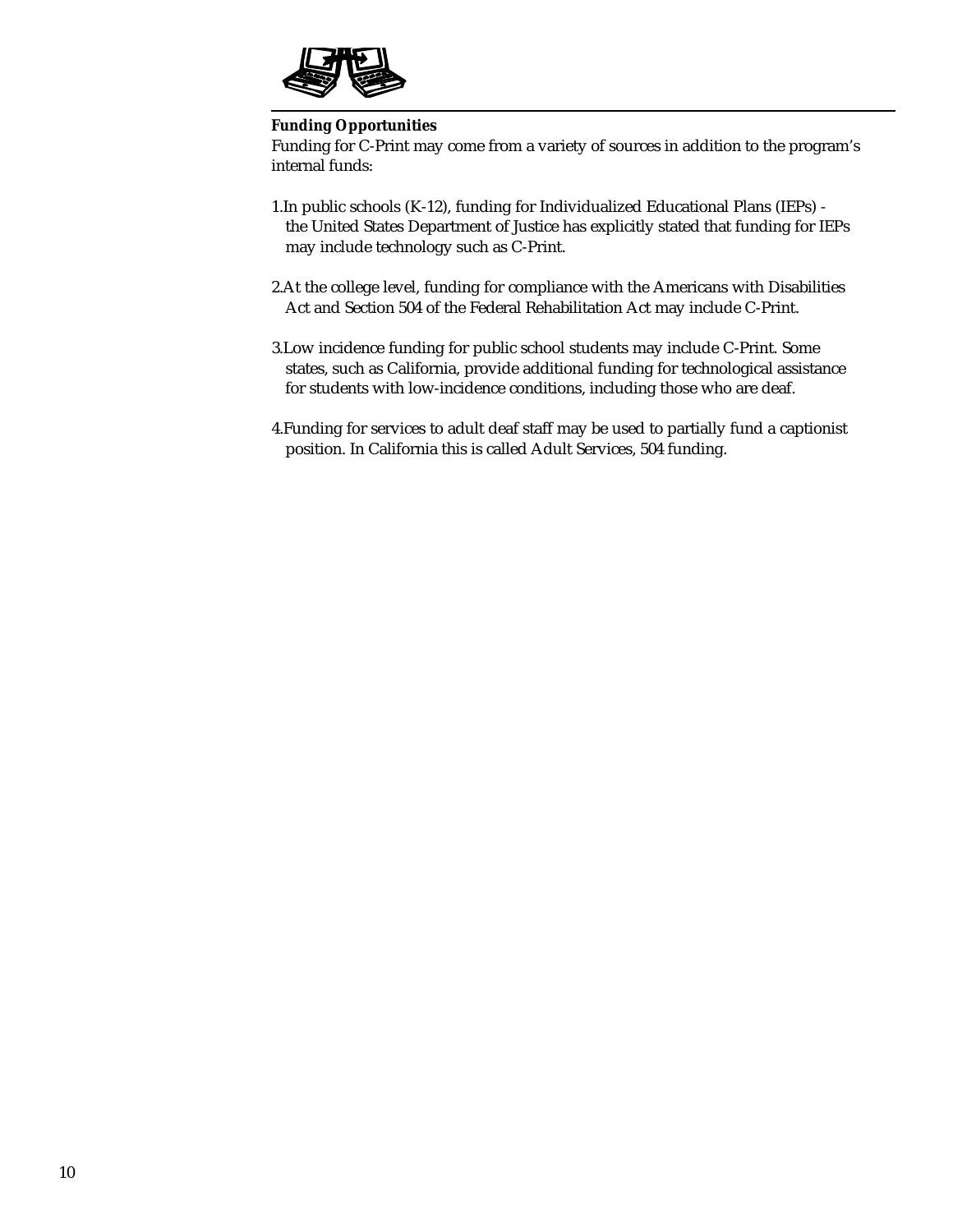

### **III. Environments and Students for Whom C-Print is Appropriate**

*As is true of any support service, C-Print is not a panacea for all deaf students. This section reviews the types of students who have found C-Print a useful method of accessing information in the mainstream classroom.*

### **Who is Appropriate?**

There is no one profile that perfectly defines the student for whom C-print will be appropriate. Outlined here are general guidelines (criteria) to help make the decision as to whether a student is potentially a good candidate for the service. Note that C-Print is not appropriate for every deaf student. For example, many students who rely on interpreted presentations of classroom lessons may find this service less beneficial or may benefit from both services.

- Students who have a significant enough hearing loss that makes it difficult to follow classroom lessons.
- Students whose reading level allows for reading the text of the lesson. (At least a 4th grade reading level is a general rule of thumb.)
- Students who typically speak for themselves, not relying on an interpreter to voice for them or have good keyboarding skills. (Students who have good typing skills may use the captionist to voice for them by typing their response or comment on the laptop.)
- Students who know little or no sign language.
- Students who have the maturity to work with laptop computers and are able to make use of the notes.
- For students who are deaf or hard of hearing and who also have a visual impairment, the font size may be enlarged.
- Some students may choose C-Print for some classes, such as those that are primarily lecture and an interpreter for other classes that are primarily discussion.

*No one profile perfectly defines the student for whom C-Print is appropriate.*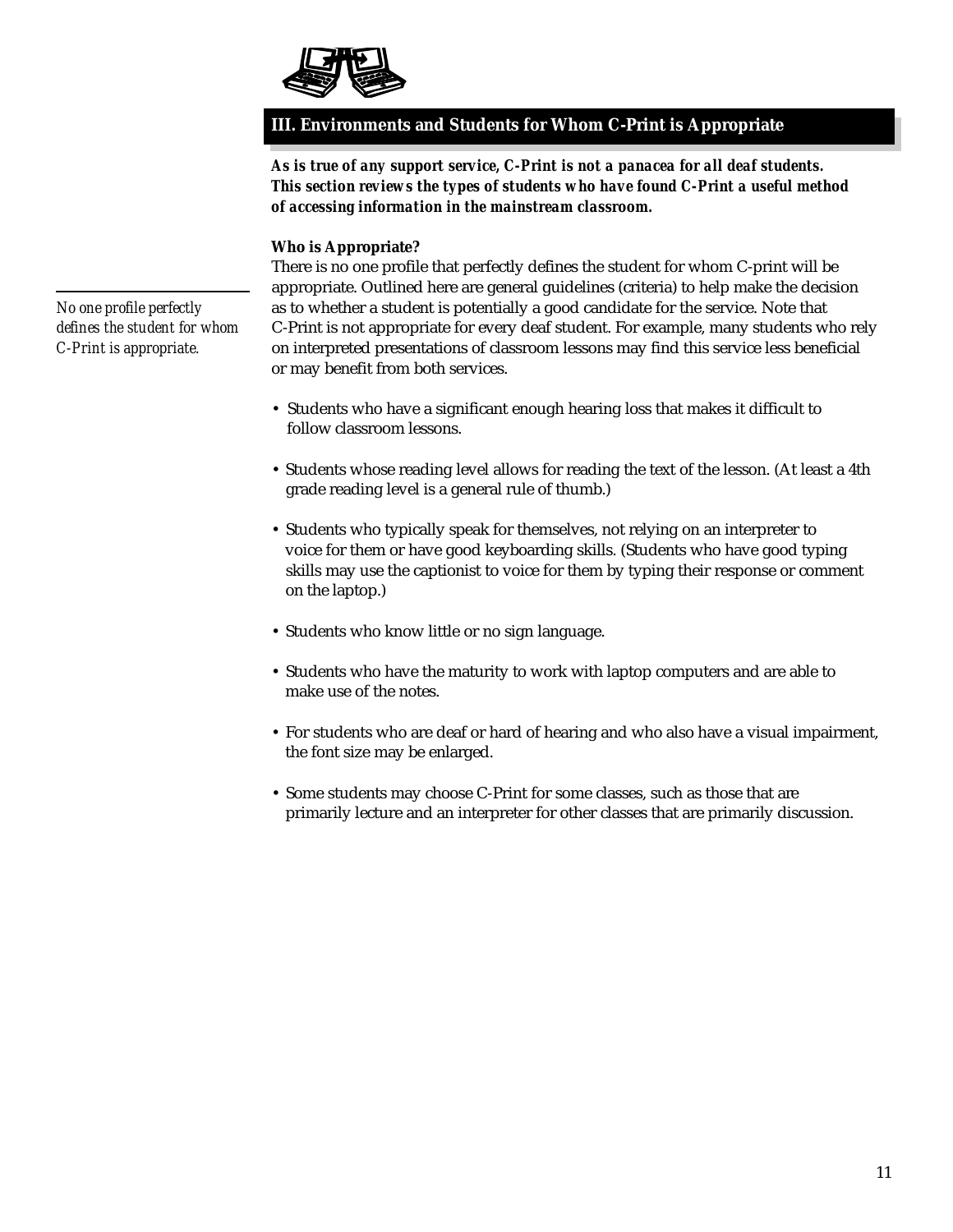

### **Environments: Where is C-Print Appropriate?**

*Although C-Print seems more useful for situations where communication is primarily flowing from the teacher to the students, it is useful in a variety of other classroom situations such as*:

• Classroom lectures.

- Classroom discussions–the captionist will indicate whether a student or the teacher is talking.
- C-Print may be more beneficial in some classes than others–for example, it may not be as useful in a math class as in a history class. Students do, however, sometimes request C-Print for math-oriented technical classes.
- Small group work requires that the proximity of the captionist be such to allow her/him to hear the group's discussion.
- Assemblies–the real time may be displayed on a laptop, television screen, or panel display for small groups of students.
- Extracurricular meetings.

### **Special Populations**

Although the focus of work to date has been with deaf and hard-of-hearing students, students with other needs may also benefit from C-Print services. This may require modifications of font size and/or notes which are simplified and organized to meet the needs of the individual student.

- Experiences with a number of programs using C-Print have shown that the system benefits students with learning disabilities, attention deficit disorder, dysgraphia (fine motor difficulty), visual impairments, and students for whom English is a second language.
- At NTID, C-Print services have regularly provided a hard-copy printout of the C-Print notes to students who are learning disabled and who are in classes with deaf or hard-of-hearing students.
- For some high school students, the captionist may use more summarization in the C-Print real-time text than with college students. For many high school students, however, the captionist is likely to transcribe in a near verbatim manner similar to what he or she would do for most college students. Thus, at the high school level the C-Print text is more likely to vary in the extent it is summarized compared to the text provided to college students.
- It is hoped that more research and experience will address the use of C-Print with other populations.

*Students with other needs have been found to benefit from C-Print.*

*Classroom lectures is only one of many situations where C-Print may be appropriate.*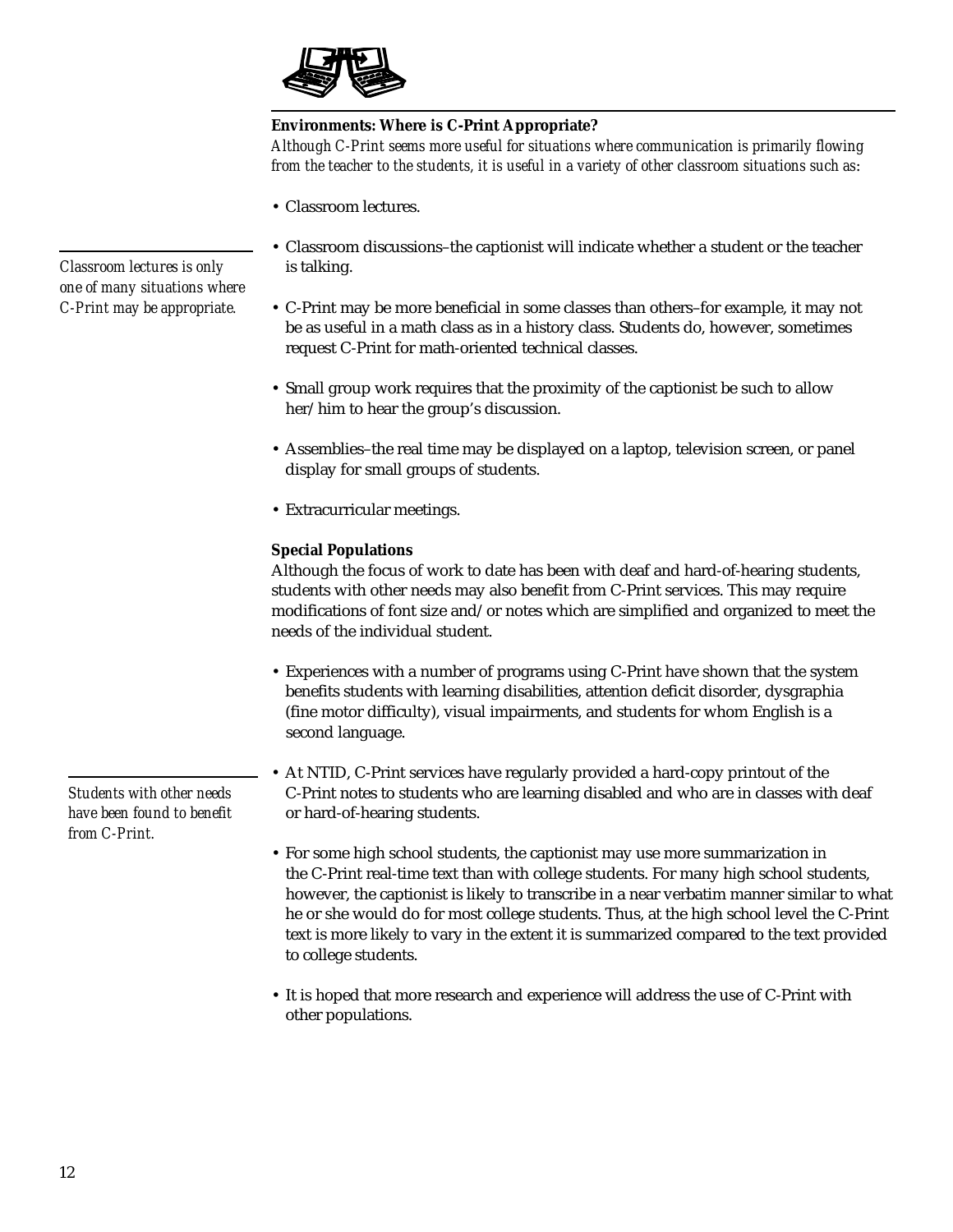

*Certain information is needed*

### **IV. Introducing the C-Print System to Prospective Users**

*Providing appropriate and timely information to those who must fund and support the system is crucial to a successful experience. The following are suggestions for meeting with various groups and the type of information or training the groups should receive.*

Before a school district or college can decide to begin using the C-Print system, key administrators will want to have certain information. Points to cover to help the

administrators decide are listed in section A. Once the decision has been made to use C-Print, additional information will be needed by a wider range of people, such as program supervisors, teachers, students, other support service personnel, and parents. Points to cover at this next stage are listed in section B. Once the system is up and running, it will be necessary to do several things on an on-going basis, to facilitate the smooth running of the C-Print system. These points are listed in section C. **A. Should we use the C-Print system?** The first step in helping a school district or college decide if they should use C-Print is to introduce the C-Print system to key administrators. The ultimate success of the C-Print service depends greatly on the support given by the administrators who choose to have it in their schools. It is important that this group of people see clearly the benefits, as well as the shortcomings, of the service. At the college level, the administrators addressed might include the Dean or a representative, the support service coordinator, interested department heads, etc. In high school settings, it may be desirable to include people at the district level as well as the school level. District level might include the special education administrator, the deaf/hard-ofhearing administrator, a representative from any special education committees, the pupil personnel services coordinator, etc. School level personnel would include the principal, support service coordinator, deaf/hard-of-hearing program coordinator, itinerant teacher liaison, appropriate mainstream classroom teachers, etc. Parents might also be included at this time. Here are points to cover in an introduction and description of the C-Print system: 1. Give a brief description of what C-Print is. Emphasize there are two components: real-time and hardcopy notes. 2. If possible, have a trained C-Print captionist demonstrate the system. Let each person see how the abbreviations expand into complete words. 3. Show a videotape of C-Print in use in a real classroom situation. Both the large *before the decision to use or not use C-Print is made. A demonstration of C-Print is useful during the initial discussions. Carefully consider the information that should be provided when introducing C-Print to administrators.*

- monitor and the laptop methods of presentation should be shown. Draw attention to the physical setup, the sound of the keyboard, the expansions on screen and the slight delay of the expansions appearing.
- 4. Give some information on the effectiveness of C-Print and reactions of students and staff already using it. Include comments about where C-Print is currently used. (Use the various appropriate sections of this manual as background information.)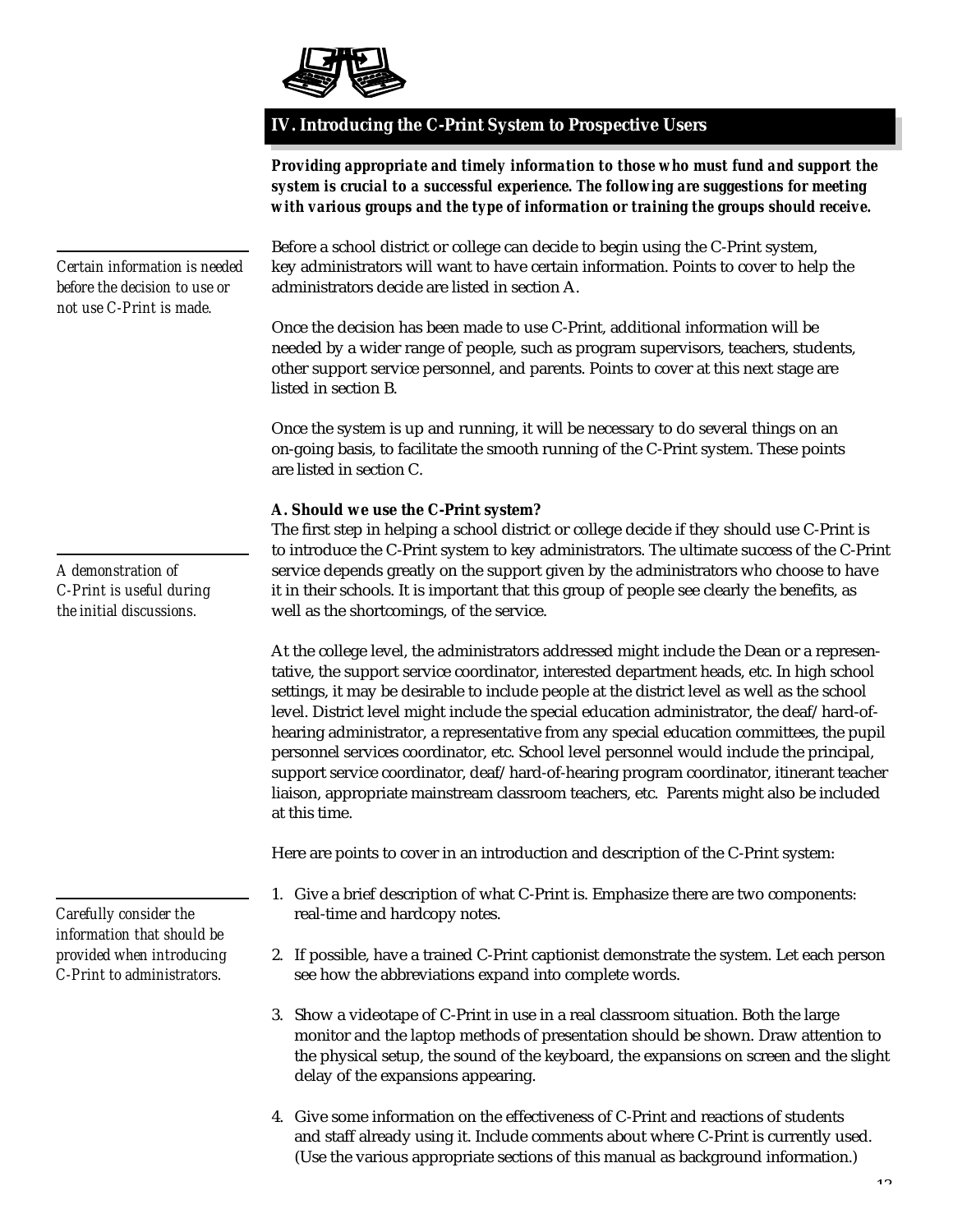

- 5. Distribute and discuss a set of handouts that includes a written description of what C-Print is, a few examples of abbreviations, a sample of edited notes, a captionist's job description, student characteristics and class characteristics that work well with C-Print, and those characteristics that do not work well with C-Print. (See sections III & VIII of this manual for information on each of these topics.)
- 6. Discuss the cost of the service, using section II of this manual as a guide. Describe a captionist's specialized training and recommended pay scale (between interpreter and notetaker). Explain that there are two levels of training to reach classroom competency. The first is the training itself, and the second is an internship while skills are honed. Explain that the recommended pay level increases as each new level is reached.
- 7. Describe the time limitations of the captionist's typing due to the need to avoid repetitive motion injury (back-to-back classes should be avoided, etc.— see section VI for more details). Explain that out-of-class time is needed for editing notes (e.g., one hour class = one hour editing & preparing).
- 8. Mention that C-Print could be useful in out-of-class situations and faculty meetings, as well as with students with other disabilities.
- 9. Discuss how C-Print has been identified as an option on IEPs; explain that a speech-to-print system such as C-Print may be a required support service option for consumers at the college level, and it has been determined to be a legitimate support service under the guidelines of the Americans with Disabilities Act (ADA) and the Rehabilitation Act.
- 10.Make it clear that C-Print cannot replace interpreters and notetakers for many students. Explain that in some classes with many deaf students, it may be necessary to have both an interpreter and a captionist in order to meet each students' needs.

### **B. Now that we have C-Print, how do we use it?**

Once the decision has been made to use C-Print in a college, school or district, meet with the school staff who will be involved in the implementation, as well as potential supported students and, at the high school level, with their parents. The school staff should include the deaf/hard-of-hearing program coordinator, the support service coordinator, appropriate itinerant teachers, involved mainstream teachers, and support service personnel.

You will want to show and tell them most of what you told the administrators, as suggested in Section A above. Omit the information about costs. In addition, give the following information:

- 1. Describe the high-pressure nature of the captionist's job in class, and discuss the need for a supportive environment (e.g., helpful for teacher to supply vocabulary ahead of time, need for captionist to sit close enough to hear teacher easily).
- 2. Discuss necessity of defining procedures for days a captionist is out sick. If no notetaker is available, the supported student(s) could borrow and copy notes from a hearing student.

*Cost is always of major interest for administrators.*

*Make it clear that C-Print cannot replace interpreters for all students.*

*Once the decision has been made to use C-Print, it is important to meet with school staff who will be involved in implementation.*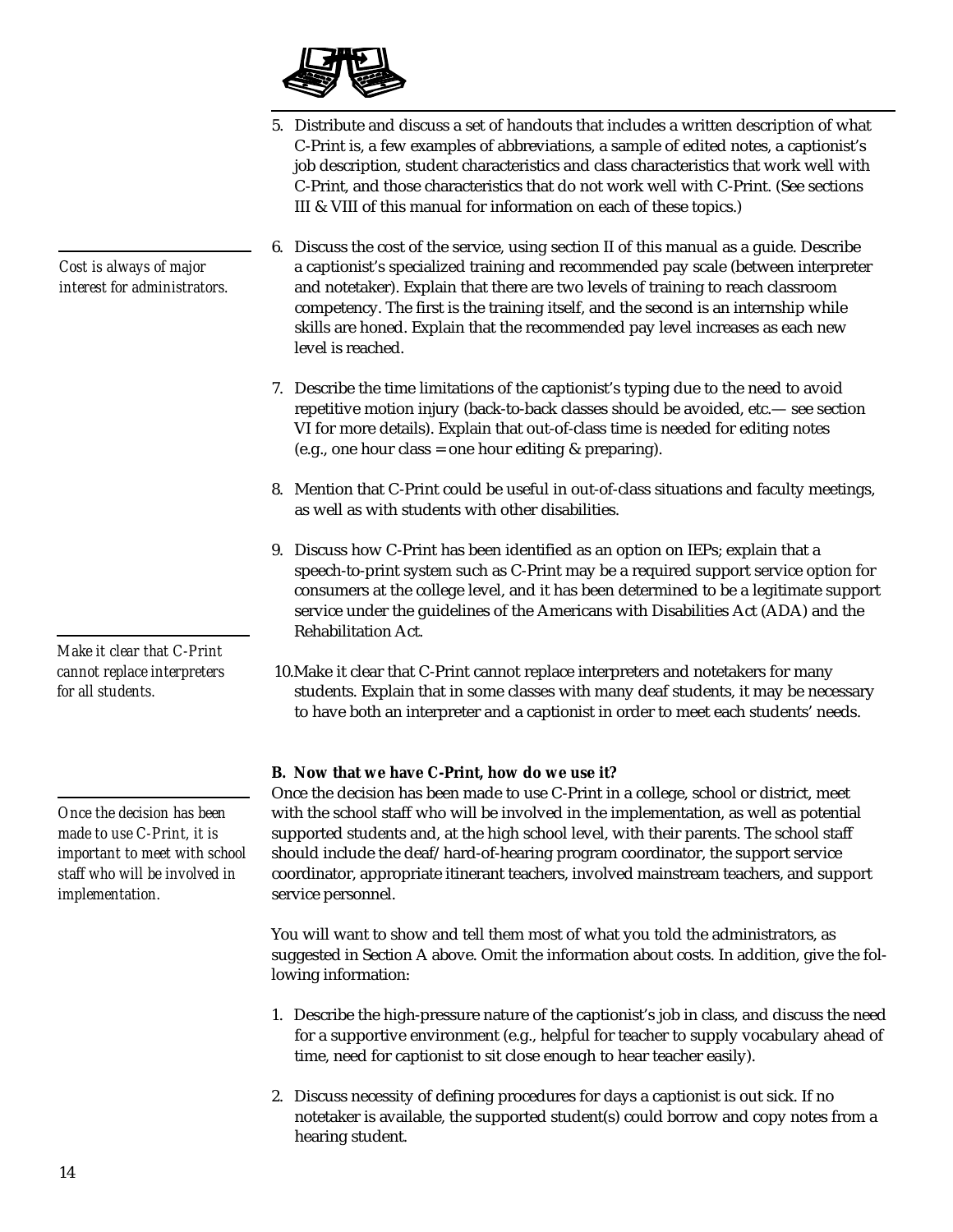

- 3. Explain that each school/program will need to decide about the procedures they want to follow for certain points, such as setting up a distribution system for the hardcopy notes, deciding what student behavior could result in the loss of the C-Print service, what to do if student is absent, deciding if notes should be distributed to hearing students, etc.
- 4. Discuss these cost-related issues:
	- a. cost of paper for printing notes
	- b. providing time for meetings between the captionist and mainstreamed teacher to orient captionist to class content, teacher's preferences, class expectations, etc.
	- c. necessity of having a PC-compatible printer and a copier available to the captionist daily
- 5. Discuss logistics of captioning in the classroom, e.g., where captionist sits. See section IX for details.
- 6. Suggest that the captionist and students meet at the start of each semester to talk about student preferences or special needs, e.g., how each student wants to ask questions in class.
- 7. Discuss the need for training the students to use the C-Print service and the hardcopy notes. See section VIII for details. Determine who will do this training with the students.
- 8. Explain that it is the student's responsibility to verify the spelling of all vocabulary words in the notes.
- 9. With support service personnel, acknowledge the concern about C-Print as a replacement for other services, but explain C-Print has limitations. In many situations, interpreting and traditional notetaking will continue to have major roles.

### **C. Keeping the C-Print Service Running Smoothly**

Once the C-Print system is up and running, a few maintenance procedures will keep it running well. Listed below are several procedures that should be considered.

- 1. Some students may need to have ongoing training in using the real-time display and the hardcopy notes effectively. Identify someone, such as the itinerant teacher or support service coordinator, to take responsibility for dealing with student needs in this area.
- 2. Over the course of each school term, the captionist and mainstream teacher should have some contact to assure the notes are accurately representing the intended information, and the classroom logistics are working well. The person supervising the captionist should also be involved in this process in order to monitor the quality of the captionist's work.
- 3. As with any technology, the C-Print system will need occasional troubleshooting for technical problems and periodic maintenance. On a day-to-day basis, captionists are responsible to care for the equipment. However, a program that decides to use the C-Print service should have a technical person available to resolve the more complicated problems and to upgrade the system when necessary.

*Roles of all staff and students need to be discussed.*

*On-going training and monitoring is recommended.*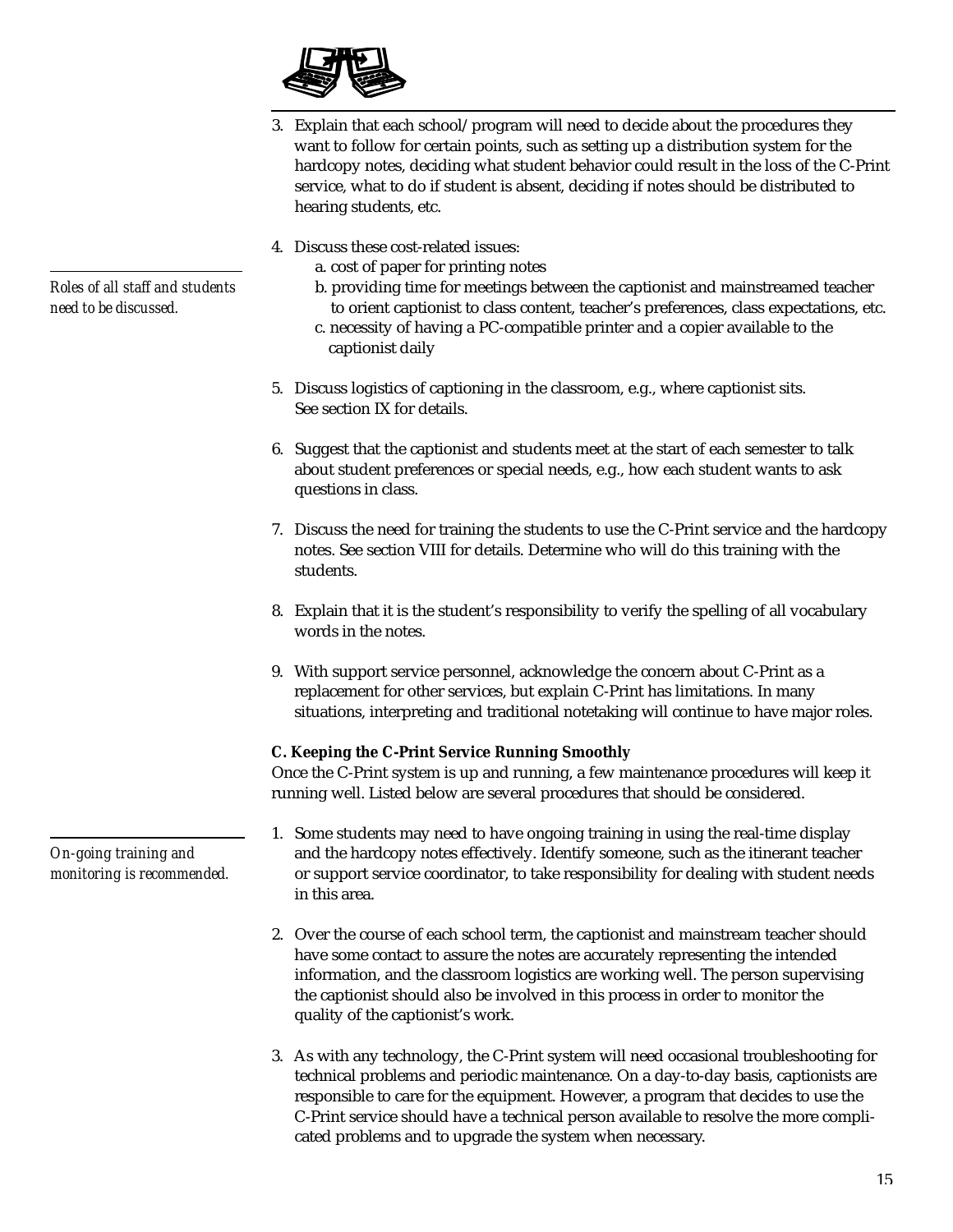

### **V. Recruiting, Training, and Competency Requirements for C-Print Captionists**

*C-Print captionists are the heart of the C-Print system. This section summarizes ideas about recruiting and training captionists.*

### **Recruiting Captionists**

Experience has shown that it is good to recruit captionists locally. For example, place advertisements for the position in local papers, including the small weekly papers aimed at specific communities and the free papers that are mostly advertisements and community announcements. The following is an example of an ad placed in a local weekly paper. A copy of a job description developed for the captionists at RIT is included in the appendix. A position can be advertised using different titles, such as typist, educational aide, or captionist, depending on the situation. Remember, the general public may not be familiar with the term "captionist."

Typist/Captionist: part-time opportunity, 18-25 hours per week, 10 months per year. Typing speed of 60+ wpm. Excellent English and listening skills required. Computer knowledge helpful.

Staff members already employed by the school system or college, such as paraprofessional notetakers, interpreters, or office workers may also be selected as C-Print captionists.

Because the physical demands required of C-Print captionists limit the number of hours a person can function in the classroom, most C-Print captionists are hired part time. Therefore, people with good typing and verbal skills who are also interested in part-time employment are desirable. The "ergonomics" associated with the work of being a captionist (appropriate seating, keyboard, and time limits) are discussed in another section.

A package consisting of three short tests has been developed to help assess applicants, and it is recommended that the test package be used to help select any potential C-Print captionist. The tests consists of a standard typing test, an English language skills test, and a short phonetic test. The phonetic test is really a short test to determine if the applicant can "hear" how words are spoken regardless of how they are spelled. For example, knife is pronounced "nif," write is pronounced "rit" and please is pronounced "plez." Many applicants who do poorly on this test have a difficult time with the abbreviation rules. There are no minimum test scores needed to be a successful C-Print captionist. As with most things in life, a weakness in one area can be overcome by a strength in another. The test package includes some rough guidelines and suggestions for using the package (and other criteria) to "rank-order" the applicant pool. The tests are available from the C-Print Office at NTID.

*Often captionists may be recruited through local newspapers.*

*The physical demands of the position make part-time employment desirable.*

*A test package has been developed to help assess potential applicants.*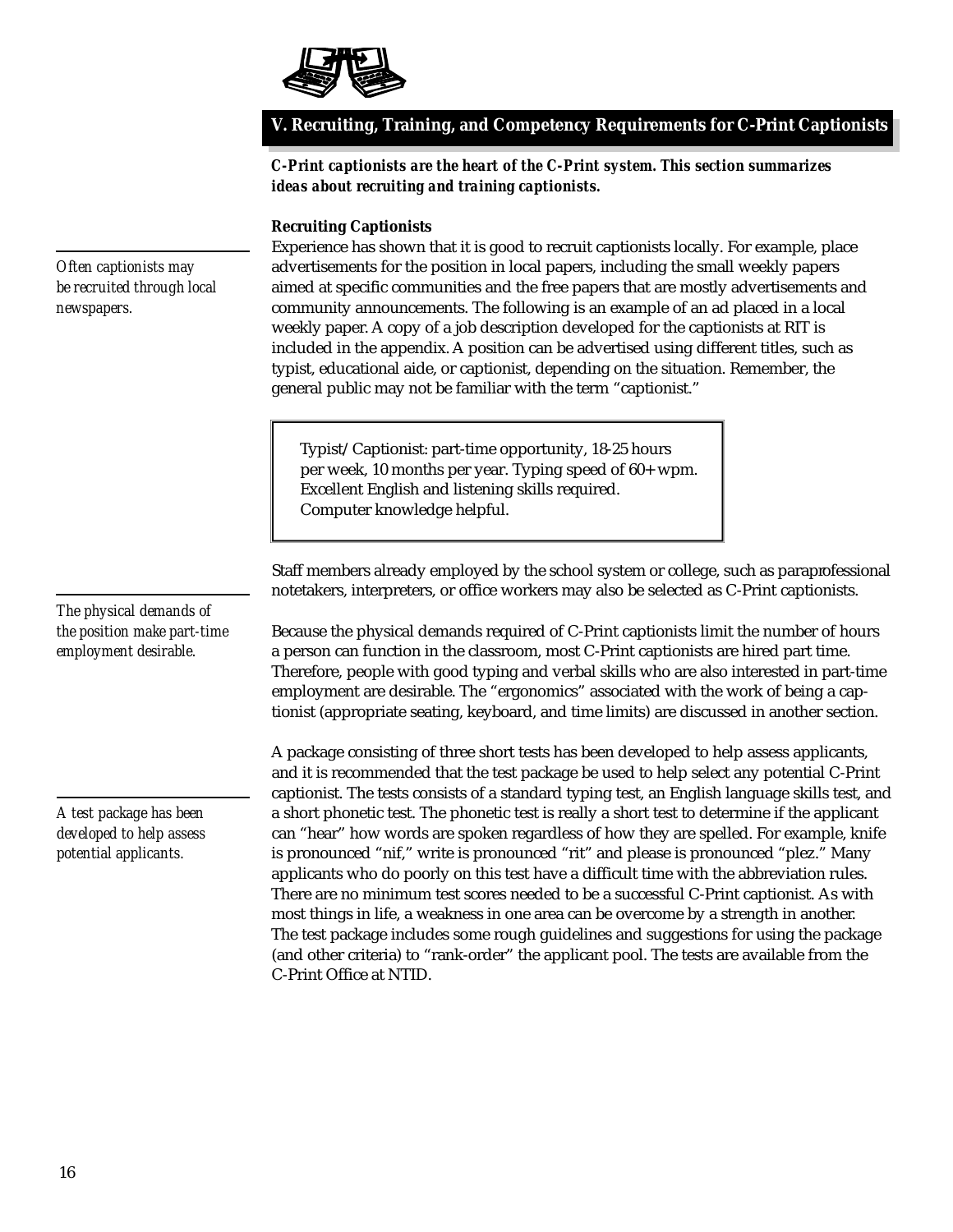

Captionists work with laptop computers and trainees are more likely to have a positive experience when they have some understanding of the technology and how to use it.

|                                                                         | C-Print captionists are often "on display" – that is, what they type is seen immediately<br>by the student or students, mistakes and all. A successful captionist must have enough<br>self-confidence to accept that he or she will make mistakes, will sometimes be criticized<br>by the students, and will sometimes be placed in awkward situations. A confident<br>personality is probably as much of a requirement as typing skills. It is also important for<br>captionists to be able to work without supervision, and demonstrate acceptable/expected<br>professional behavior within a school setting (e.g., friendly but not too friendly with<br>students, dealing with others on an educational team). |
|-------------------------------------------------------------------------|--------------------------------------------------------------------------------------------------------------------------------------------------------------------------------------------------------------------------------------------------------------------------------------------------------------------------------------------------------------------------------------------------------------------------------------------------------------------------------------------------------------------------------------------------------------------------------------------------------------------------------------------------------------------------------------------------------------------|
|                                                                         | <b>Materials and Training</b><br>The current training materials consist of a manual comprised of individual lessons<br>and approximately 40 audiotapes that accompany the lessons. The lessons consist of:                                                                                                                                                                                                                                                                                                                                                                                                                                                                                                         |
| Extensive training materials<br>have been developed for<br>captionists. | A. Introduction and practice with C-Print abbreviation principles (phonetic abbreviation)<br>and brief forms.<br>Brief forms are abbreviations that do not follow the abbreviation rules. Many are                                                                                                                                                                                                                                                                                                                                                                                                                                                                                                                 |
|                                                                         | commonly used abbreviations such as those used for the names of states and countries.<br>B. Guidelines, strategies, and practice with condensing (summarizing) what is heard.                                                                                                                                                                                                                                                                                                                                                                                                                                                                                                                                      |
|                                                                         | C. Practice with real-time recorded lectures.                                                                                                                                                                                                                                                                                                                                                                                                                                                                                                                                                                                                                                                                      |
|                                                                         | D. Preparing C-Print notes.                                                                                                                                                                                                                                                                                                                                                                                                                                                                                                                                                                                                                                                                                        |
|                                                                         | E. Editing existing C-Print dictionaries and creating new dictionaries.                                                                                                                                                                                                                                                                                                                                                                                                                                                                                                                                                                                                                                            |
| Samples from two lessons can                                            | Each of the lessons include audiotapes that enable the captionist to practice the particular<br>rules or brief forms presented in that lesson. Some of the later lessons include actual<br>classroom lectures to help the trainee become used to typing and condensing actual                                                                                                                                                                                                                                                                                                                                                                                                                                      |
| be found in the appendix.                                               | classroom material. Excerpts from two of the lessons can be found in the appendix.<br>Although the first part of the training materials can be used as independent study, it is<br>important to note that the materials are not "stand alone." They are designed to be used<br>with a support person; someone who is knowledgeable about C-Print and has experience<br>providing C-Print or classroom service. Also, training experiences have repeatedly<br>shown that individuals training to be a captionist have to demonstrate a commitment<br>to self-study and be motivated to work through difficulties they might encounter in                                                                            |

learning the abbreviation system.

17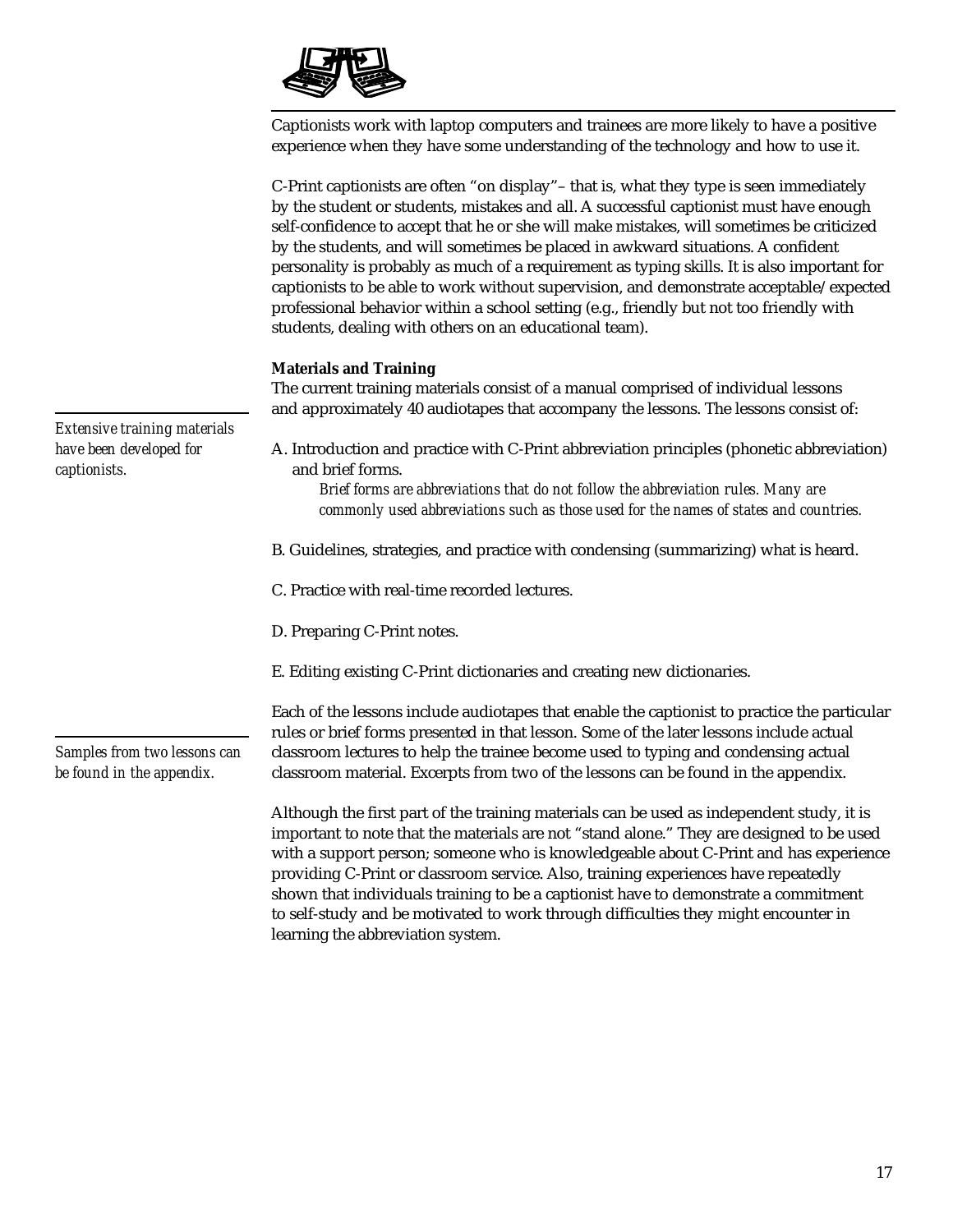

*It is important to remember that training must be followed by actual classroom experience before a captionist can become proficient.*

The most common model of training that is currently being used has two parts: (a) independent study, followed by (b) a one-week workshop. The independent study is structured so that the trainee completes 40-50 hours of training with the abbreviation principles prior to attending the one-week workshop. It is most effective when the trainee completes these study hours in a concentrated period of time (two to four weeks). The second part of the training is the one-week workshop. During the workshop, captionist trainees review the abbreviation system, work on condensing strategies and notes preparation, and are given extensive information on topics including implementing the C-Print system, Deaf culture, related technology, logistics, ergonomics, and the Americans with Disabilities Act.

It is important to understand that once a captionist completes the workshop, s/he is not yet proficient in using the C-Print system. S/he will have acquired the appropriate tools, but needs practice and classroom experience to develop proficiency as a captionist.

### **Competency Requirements**

The C-Print project is developing competency requirements for captionists to help ensure that the services provided to deaf and hard-of-hearing students meet professional standards. Programs that are unfamiliar with speech-to-print services will be able to use these requirements as a basis for providing quality services.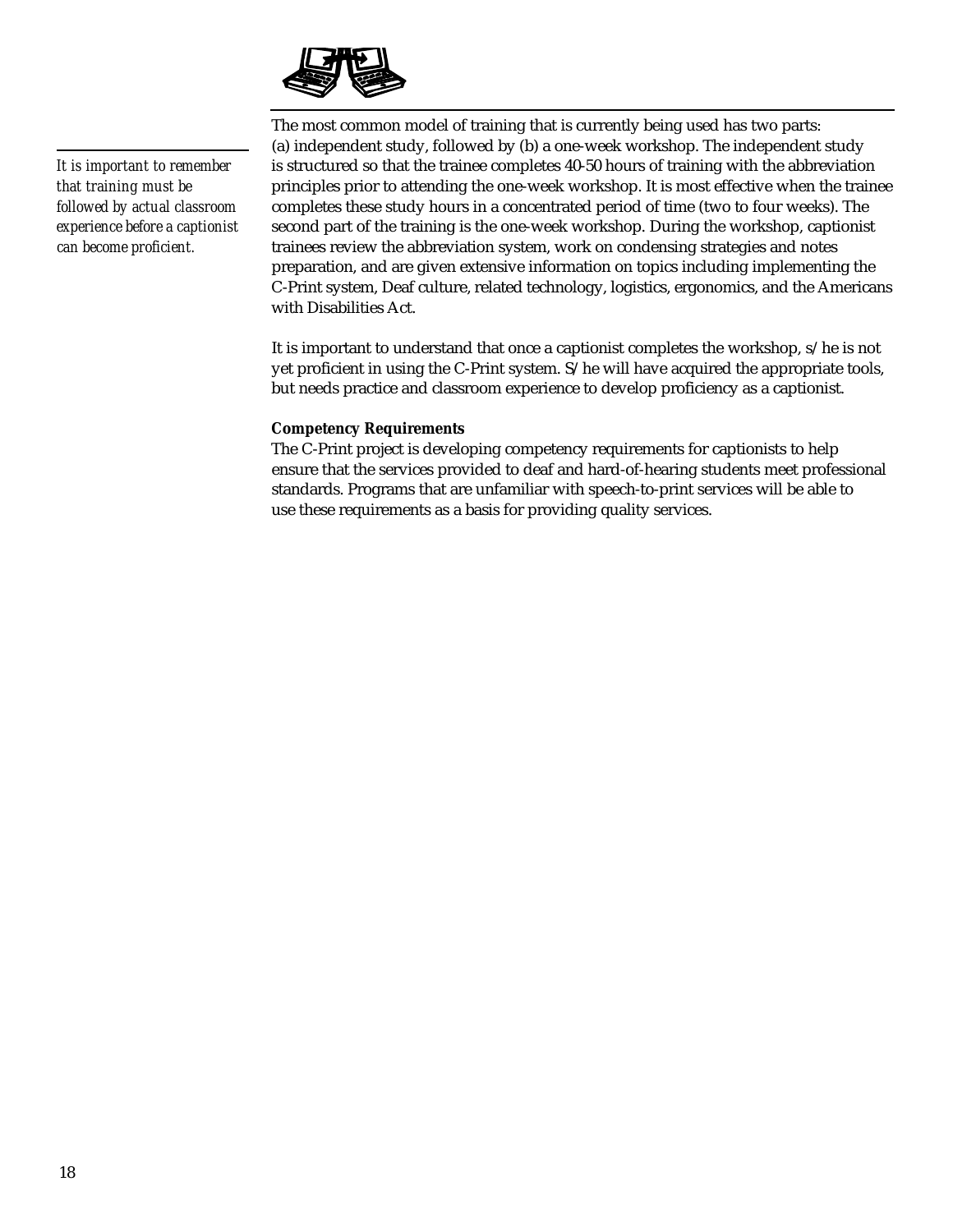

## **VI. Ergonomics**

|                                                                                                | Ergonomics refers to the relationship of the physical environment (seating, keyboard)<br>and the physical act of captioning. Typing rapidly for long periods of time can cause<br>problems if precautions are not heeded.                                                                                                                                                                                                                                                                                                                                                                                                                                  |
|------------------------------------------------------------------------------------------------|------------------------------------------------------------------------------------------------------------------------------------------------------------------------------------------------------------------------------------------------------------------------------------------------------------------------------------------------------------------------------------------------------------------------------------------------------------------------------------------------------------------------------------------------------------------------------------------------------------------------------------------------------------|
|                                                                                                | Persons involved in providing the C-Print service, or similar services, need to have a<br>basic awareness of the ergonomic risks involved. While the C-Print system will provide<br>a number of opportunities to serve students, risking the health of captionists is not a<br>sacrifice that needs to be made. By being aware of the potential risks, following the<br>recommendations in this manual, and encouraging captionists to advise you of any<br>symptoms they may have, you will be further ahead in ergonomic intervention.                                                                                                                   |
| It is important to emphasize<br>the development of skills that<br>lead to reducing keystrokes. | The developers of the C-Print System recognize that personal computers have been<br>associated with cumulative trauma disorders and may lead to disability. Moreover, the<br>use of laptop computers poses risks both in the classroom activity and in the transport.<br>Our goal is to reduce the risk of cumulative trauma disorders among C-Print captionists<br>by educating administrators, captionists, and support service providers.                                                                                                                                                                                                               |
|                                                                                                | In an attempt to minimize ergonomic risk factors, we recommend that: (a) C-Print<br>captionists continue to develop their skills with the abbreviation system to reduce<br>keystrokes and with text condensing strategies, (b) C-Print captionists, where possible,<br>choose seating that reduces discrepancies in table, elbow, and keyboard height, (c) regular<br>interviews be conducted with captionists to monitor changes in comfort, fatigue, and<br>effort. Additionally, we recommend that the position of captionist be part-time.                                                                                                             |
| Periodic breaks are<br>very important.                                                         | Regarding our experience in working with many captionists (more than 50), only a<br>few captionists have reported significant, repeated discomfort. We believe this low<br>incidence of injury is because we have followed guidelines to minimize risk of injury.<br>When captionists have reported temporary discomfort, we have asked them to follow<br>these guidelines more carefully.                                                                                                                                                                                                                                                                 |
|                                                                                                | When hiring an individual for a captionist position, be clear from the beginning about the<br>physical and cognitive demands involved in providing the C-Print service. Most people<br>are aware of their own limitations and will not pursue a position that would put their<br>physical health at risk. Also, when determining when and where a captionist will provide<br>the service, remember to schedule periodic breaks.                                                                                                                                                                                                                            |
| All staff members involved<br>with C-Print need to be aware<br>of the ergonomic implications.  | Captioning for more than one hour without a break increases the risk of injury substan-<br>tially. College captionists are likely to engage in intense typing of continuous lectures for<br>up to an hour and will generally need an hour of "down" time before resuming such<br>typing. The extent that high school captionists are likely to engage in continuous typing<br>is more variable. High school classes vary in regard to the pace of presentation, use of<br>seatwork, reading aloud from textbooks, and amount of "down" time for the captionist.<br>In some situations the captionist may be able to type for longer than one hour, but the |

hour limit still is relevant when the teacher engages in continuous lecturing.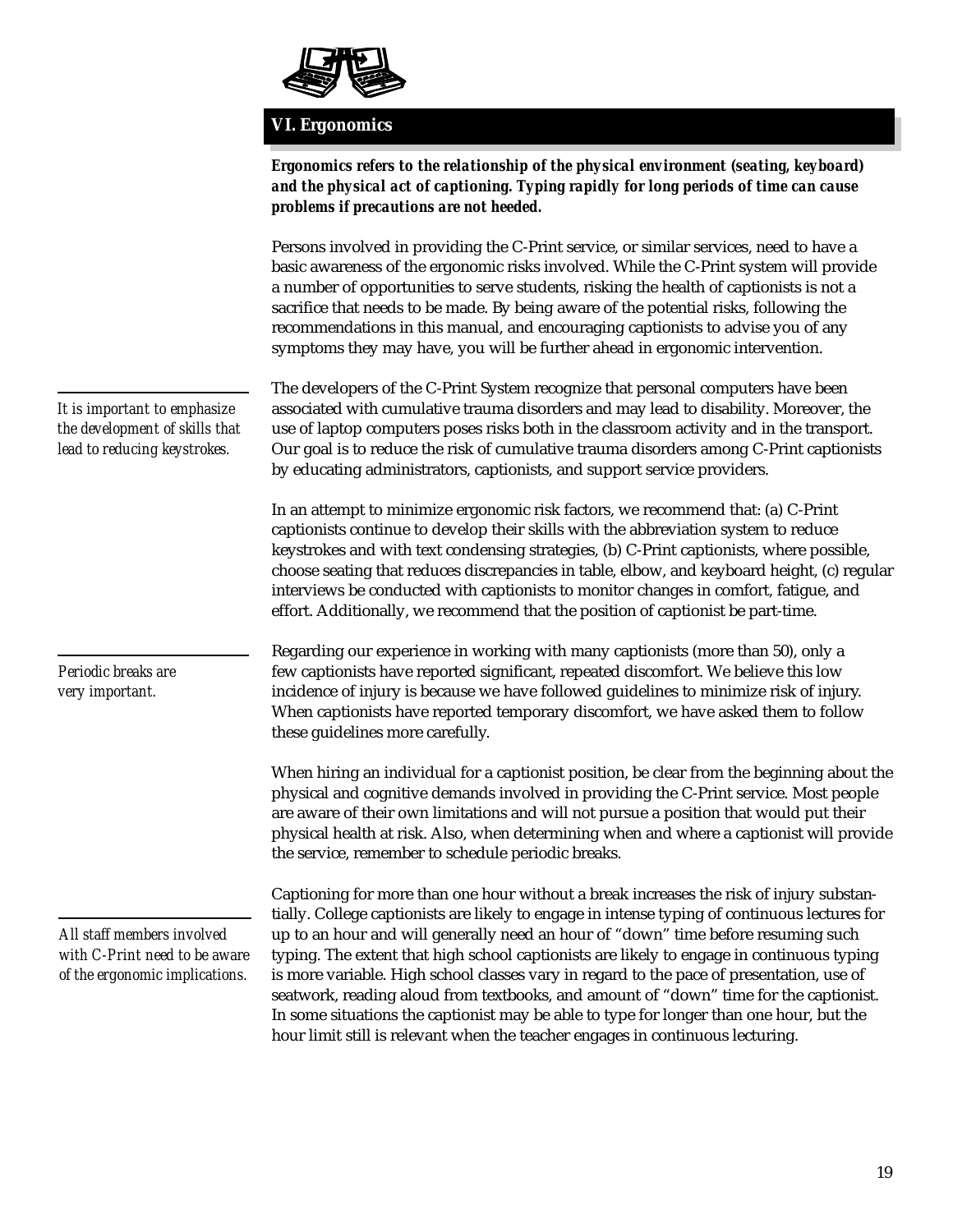

The University of Rochester Occupational Rehabilitation and Ergonomics Center recently performed an ergonomic analysis of the C-Print service. A key finding was that when captionists reduced keystrokes through the use of the abbreviation system or through summarizing information, they minimized physical discomfort and fatigue.

Basic awareness of ergonomic risks is essential, along with a proactive approach to managing these risks and early intervention if necessary.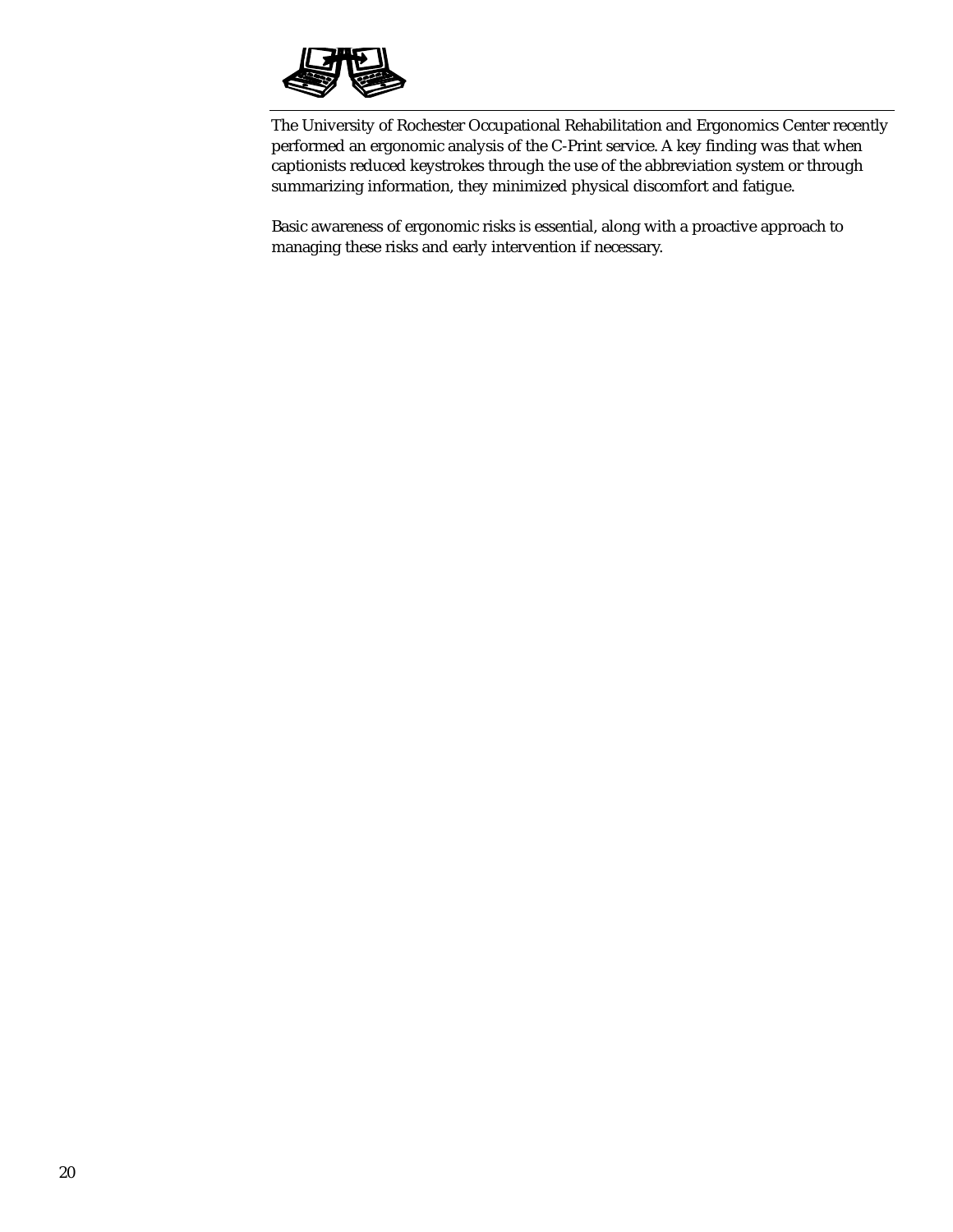

## **VII. Preparing C-Print Notes**

*Paper (or electronic) copies of C-Print notes are an important study aid for many students. The amount of editing and condensing that should be done before the notes are distributed depends primarily on the needs of the students.*

*Notes for high school students may need to be organized differently than notes for college students.*

*It is important to consult the teacher or faculty member regarding information that should be omitted from the C-Print transcripts.*

*Notes should provide the student with information about all the educational information presented in the class.*

When providing C-Print in real-time, a captionist should make every effort to type what s/he hears, and use condensing strategies when necessary to keep up. However, there are a number of issues to consider when preparing C-Print notes for distribution.

Clearly the educational level of the student(s) is a major consideration. At the college level, students are provided with a C-Print transcript of the lecture that has been edited for things such as misspellings and complete thoughts. At the high school level, the style of notes can vary depending on the capabilities of the student and what the best study tool for that particular student may be. The educational team can determine, with input from the student, which format for the notes is most beneficial – an outline format or a transcript format.

The hardcopy notes are intended to be educational tools, not necessarily near-verbatim accounts of what happened in class. Therefore, information that is extraneous to the educational content, such as behavior control comments by the professor/teacher, can be omitted. Also, any confidential information about the students or others should be omitted. Captionists may want to discuss with the professor/teacher that they will be omitting this kind of information from the hardcopy notes. They should be sensitive to the wishes of the professor/teacher regarding other information which may be generally omitted from the hardcopy notes for a particular class. Also, captionists should be careful not to interject their own ideas or interpretations into the notes. Their job is to show what was actually said and done in class.

A good approach for captionists to use when deciding what information to leave in and what to omit is to provide notes that would help a student who was absent know what educational information was presented. This approach will help captionists decide what to include, and what changes to make in the verbatim language used to make the class content understandable.

One final note: some programs have chosen to include a disclaimer in their notes to reinforce that the notes are not a verbatim transcript of the lecture. For example, "Please note, these notes are paraphrased by the C-Print captionist and provided as an accommodation only for the personal use of the student receiving C-Print services."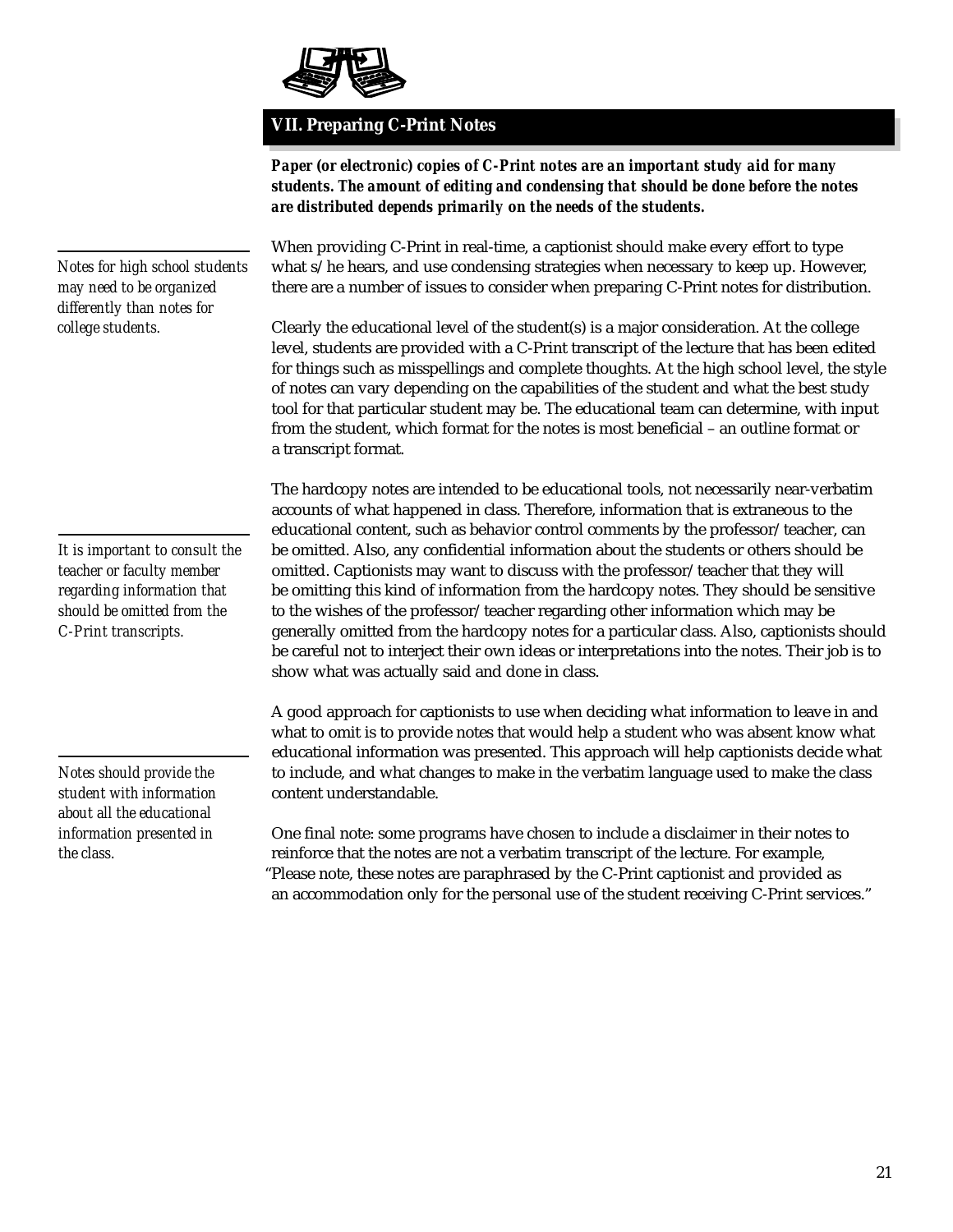

### **VIII. Roles and Expectations for Participants**

*The following section discusses some of the roles and responsibilities that must be assumed by those who are most involved in the C-Print system, namely the students, the captionist, the classroom teacher, and the support staff. In some cases, we have identified different expectations when C-Print is offered in a postsecondary setting versus a high school setting. These are suggestions that will vary depending on internal program policies.*

### **The Role of Students**

The temptation for some students using C-Print in the classroom is to become passive learners, eyes never straying from the laptop in front of them. This is not the model that students should allow themselves to fall into. Students should actively engage themselves in the learning process in the classroom. This can best be accomplished by working with the captionist to make the best use of the system within the classroom environment. Students generally receive the greatest benefit from the real-time component (display) if they periodically look around the room in order to experience the emotional tone of the lecture/discussion occurring during class. Students should also feel confident to use the laptop to participate in class discussions or ask questions. This "active participation" will establish the greatest opportunity for learning while using the C-Print system in the classroom.

### *Students will:*

- Introduce themselves to the captionist so s/he is familiar with each student who will be using C-Print.
- Whenever possible, the student should attempt to take notes and diagrams from the blackboard or overheads. (Board and overhead information is not normally captured in the C-Print notes.)
- Work with the support person to learn how to use the display in class. Students will then determine for themselves when they will look at the C-Print display, at the instructor, or at the interpreter (if one is provided). It is not necessary to watch the C-Print display at all times. Students should regularly look around the room to be aware of the emotional tone of the class, such as joking, excitement, etc.
- Inform the C-Print captionist if s/he is having difficulties with the text display or notes. In addition, students are encouraged to identify any suggestions or ideas they may have to adjust the use of C-Print to better meet their educational needs.
- Be responsible for double-checking the spelling of any vocabulary.
- Voice for themselves or type their comments/questions on the student laptop. The captionist will read aloud what has been typed.

*It is important for all students to remain active participants in the class when using C-Print.*

*All students need to accept responsibility for communicating with the C-Print captionist.*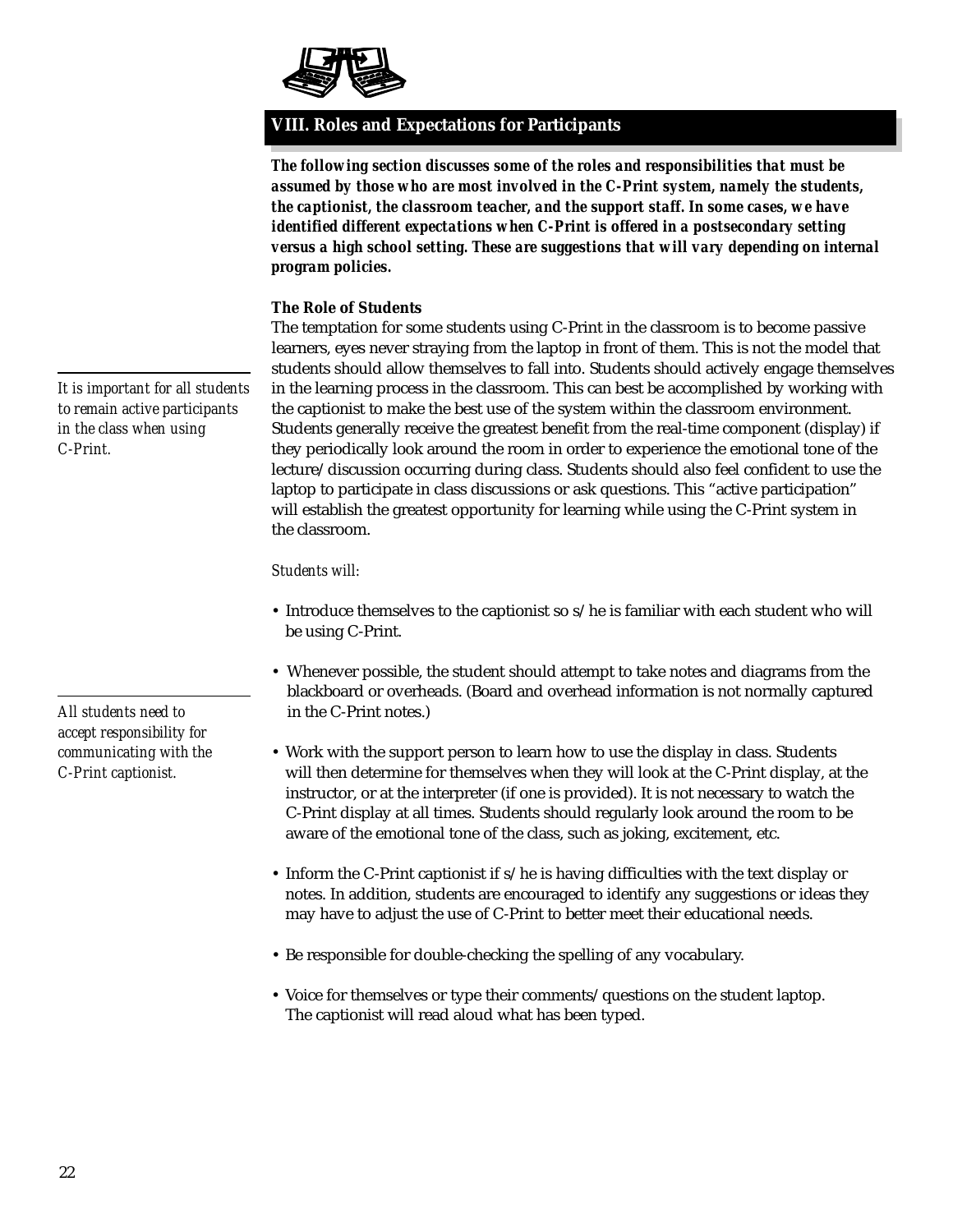

The following items tend to be more specialized to either the college or high school learning environment.

*Suggestions for college students…*

- Sign in on an attendance sheet provided by the C-Print captionist at the start of each class. C-Print notes will be distributed to only those students whose names appear on the attendance list.
- Be responsible for notifying the C-Print/Support Service Office if s/he will not be attending class or has withdrawn from the course. Multiple unannounced or unexcused absences may result in the termination of C-Print services. The number of absences constituting termination of the service will be determined by the individual C-Print/Support Service Office.
- Inform the captionist of any special needs (i.e. the need for an interpreter for classroom presentations).

*Suggestions for high school students…*

• Attend class. A student's right to receive notes when not in class will be addressed in the policy developed by each school.

### **The Role of the Captionist**

Captionists play a key role in providing communication access for students through the C-Print real-time display and by helping the student participate in class. For the service to be successful, the captionist must work with students, teachers, and other support service personnel as part of an educational team. Information received from this team will assist the captionist in adapting his/her work in response to the particular learning characteristics of the student and to the specific demands of each individual class.

*The C-Print captionist will*:

- Arrive at least 10 minutes before class to allow time for setting up the equipment.
- Provide an in-class text display for the identified support service student(s). The captionist may need to provide an attendance list for supported students to sign-in. C-Print notes (hardcopy) will be provided to supported students whose names appear on the attendance list and to the classroom professor/teacher.
- Make every effort to type as near to the original message as possible, and will communicate the information in the manner in which it is intended. At times, the captionist will need to summarize information, but s/he will type as much of the communicated information as possible.
- Assist students by voicing comments or questions typed on the laptop provided or assist communication in an alternative way that is mutually agreed upon.
- Indicate different speakers in the text by using identifiers such as professor, teacher, female student, and male student.

*The responsibilities of college and high school students may differ slightly depending on the policies of the individual organizations.*

*Captionists facilitate communication between the student and the teacher.*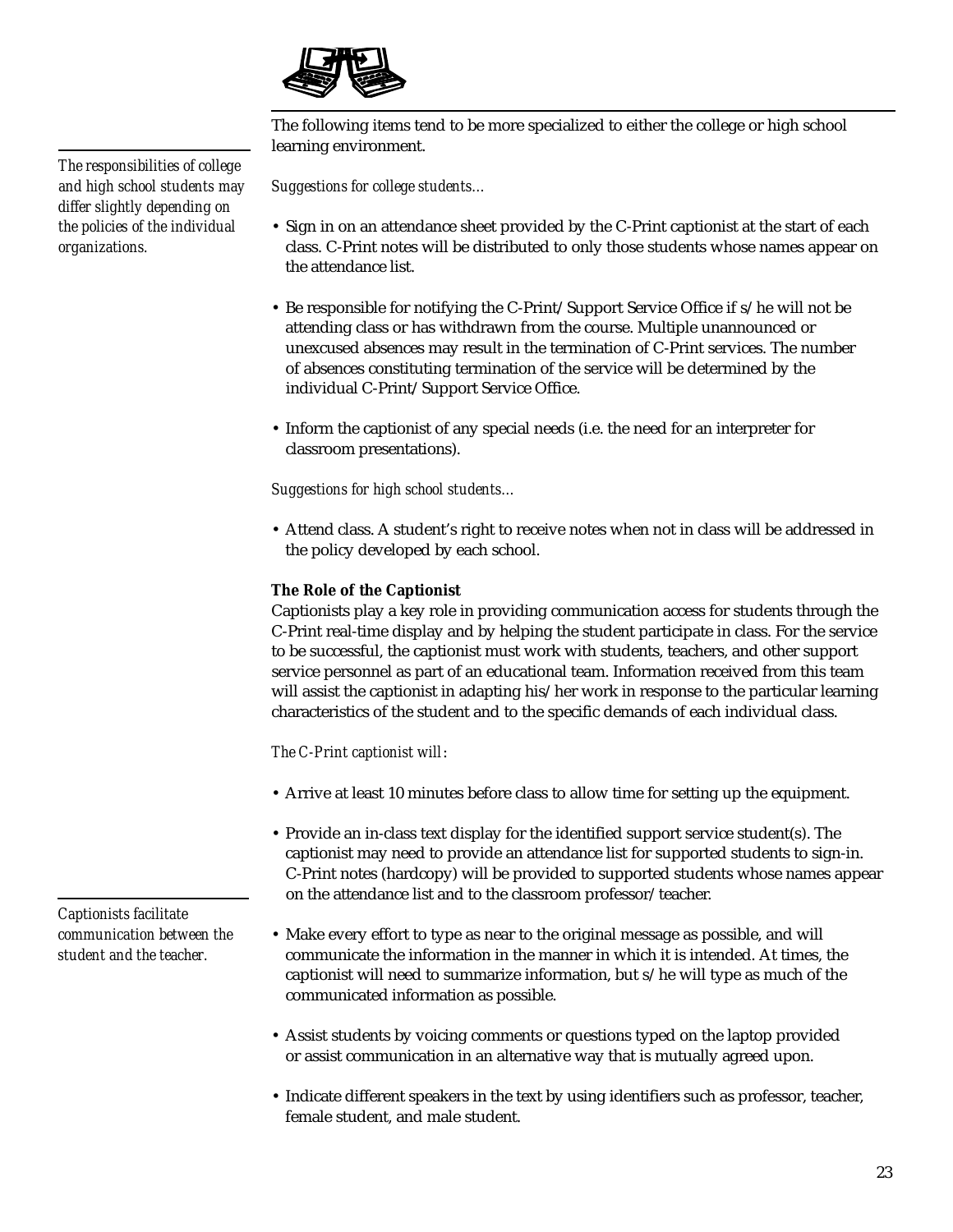*materials to become familiar*

*Captionists should be viewed as part of the "educational team."*

*College captionists need to be provided with time and with the course content.*

*High school captionists may need to reorganize C-Print notes before hard copies are distributed to students*

• Be responsible for facilitating communication between the supported students and others (i.e., discussions with professor/teacher or with other students in class). This may include asking for clarification from the professor/teacher or from other students as requested by the supported student, and/or by sitting in an area accessible and convenient for specific situations (e.g., group work in class).

*Suggestions for college captionists…*

- Begin typing upon the arrival of the student(s). Any announcements made by the teacher before the student(s) arrive will be typed. It is recommended that after 15 minutes, if none of the supported student(s) are in attendance, the captionist will leave. Exceptions to this rule will occur with approval from the office responsible for provision of C-Print services or if the professor asks the captionist to stay.
- Become familiar with the scheduled lecture by preparing for class through reviewing the textbook and any related materials. This information should also be utilized for maintaining and updating the specialized dictionary for each class.
- Edit and distribute hard copy notes in the agreed upon manner. Include any handouts with the tutor's/faculty member's copy of the notes. Students are responsible for collecting their own set of handouts.
- Summarize videotapes (captioned or uncaptioned).
- Be responsible for trying to resolve any problems stemming from student or instructor concerns about C-Print. The captionist's role should be viewed as a part of an "educational team", working with the teacher and supported students to ensure the success of the C-Print service in the classroom environment.
- Provide on-the-spot trouble shooting for equipment breakdown with minimum disruption to the class. If no solution is found, make every effort to accommodate the supported student(s) to the best of her/his ability (e.g., take handwritten notes if the computer is not working). Technical breakdowns are unforeseen and most often require a diagnosis and repair outside the classroom environment.
- Highlight certain critical information, such as dates of tests.

*Suggestions for high school captionists...*

- Be available to give information to classroom teachers (along with the support person-teacher of the deaf/resource teacher).
- Explain the captionist's role to the students' peers in class; this may be in conjunction with teacher of the deaf, resource teacher, student, classroom teacher.
- In producing C-Print notes for students to use after class, the high school captionist is more likely to further summarize the C-Print text produced during class than the college captionist. Such summarization may include formatting (e.g., underlining), etc. to highlight important points. The extent that such summarization occurs is likely to vary considerably for individual high school students.

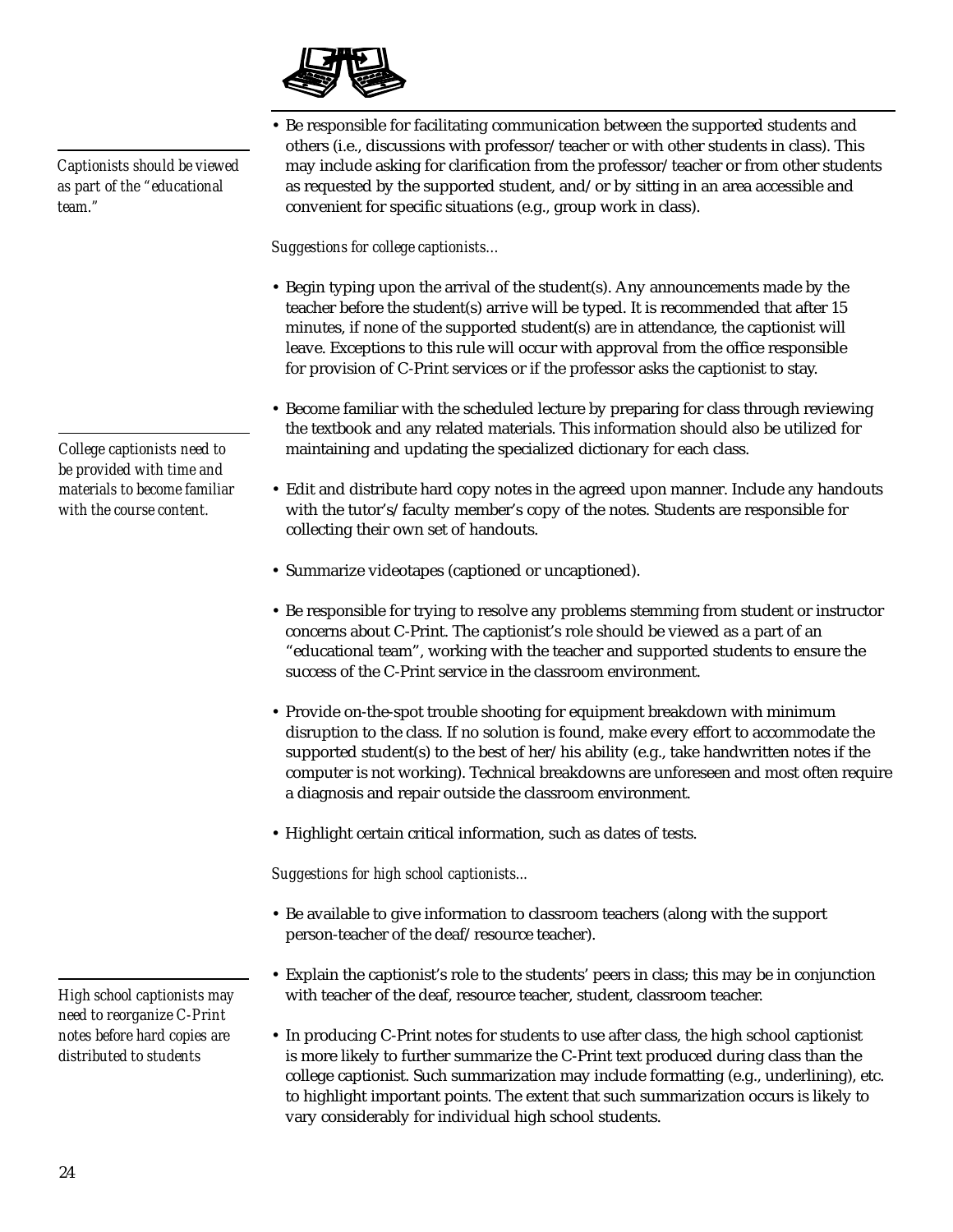

### **College Faculty and High School Teachers**

The instructor's support of C-Print in the classroom is critical to the success of the service for students. Faculty who foster a supportive classroom environment and are willing to assist the C-Print captionist if needed, help provide the greatest degree of communication access for the students supported by C-Print. The following strategies can be utilized by professors/teachers and C-Print captionists, working as an educational team, to provide the most effective C-Print service in a mainstreamed classroom.

- Introduce the captionist and the C-Print service at the beginning of the first class.
	- Allow the captionist to explain briefly what C-Print is, and invite interested students to look at the screen after class.
	- Provide the C-Print captionist with any available classroom lecture materials before the next class. Items such as syllabi, handouts, outlines, readings, overheads, and vocabulary lists are extremely useful for the captionist's class preparation. These materials are also used to expand the specialized dictionary in the C-Print software with abbreviations of often-used vocabulary specific to each class.
	- Allow the captionist to sit in a location that makes hearing the teacher, and the other students, as easy as possible. Captionists will ask for clarification of any comments not clearly heard.
	- Restate or summarize students' comments if they are hard to hear or are disorganized.
	- Allow extra time for the C-Print captionist to relocate or modify his/her position during changes in classroom activities (i.e., breaking up into discussion groups).
	- Be aware that the captionist will use "down times" in class to edit notes taken earlier. "Down times" include periods of silent reading or writing or pauses during class transitions.
	- Take time to periodically review the hardcopy C-Print notes for accuracy. Any concerns or suggestions should be shared with the C-Print captionist.
	- Discuss any questions or concerns about the C-Print service with the captionist. Any unresolved questions/problems can be taken to the supervisor or the office responsible for the provision of C-Print services.

### **Support Faculty and Teachers of the Deaf**

*College support faculty…*

Support faculty are another member of the "educational team", and their support of C-Print and use of the hardcopy notes reinforces the effectiveness of the service. Tutors and teachers of the deaf can utilize the following strategies when working with classroom teachers and students who have C-Print in the classroom.

*Faculty and teacher support is critical.*

*College faculty and high school teachers should provide the captionist with needed materials.*

*College and high school teachers should occasionally review the notes.*

*College support faculty reinforce the effectiveness of C-Print.*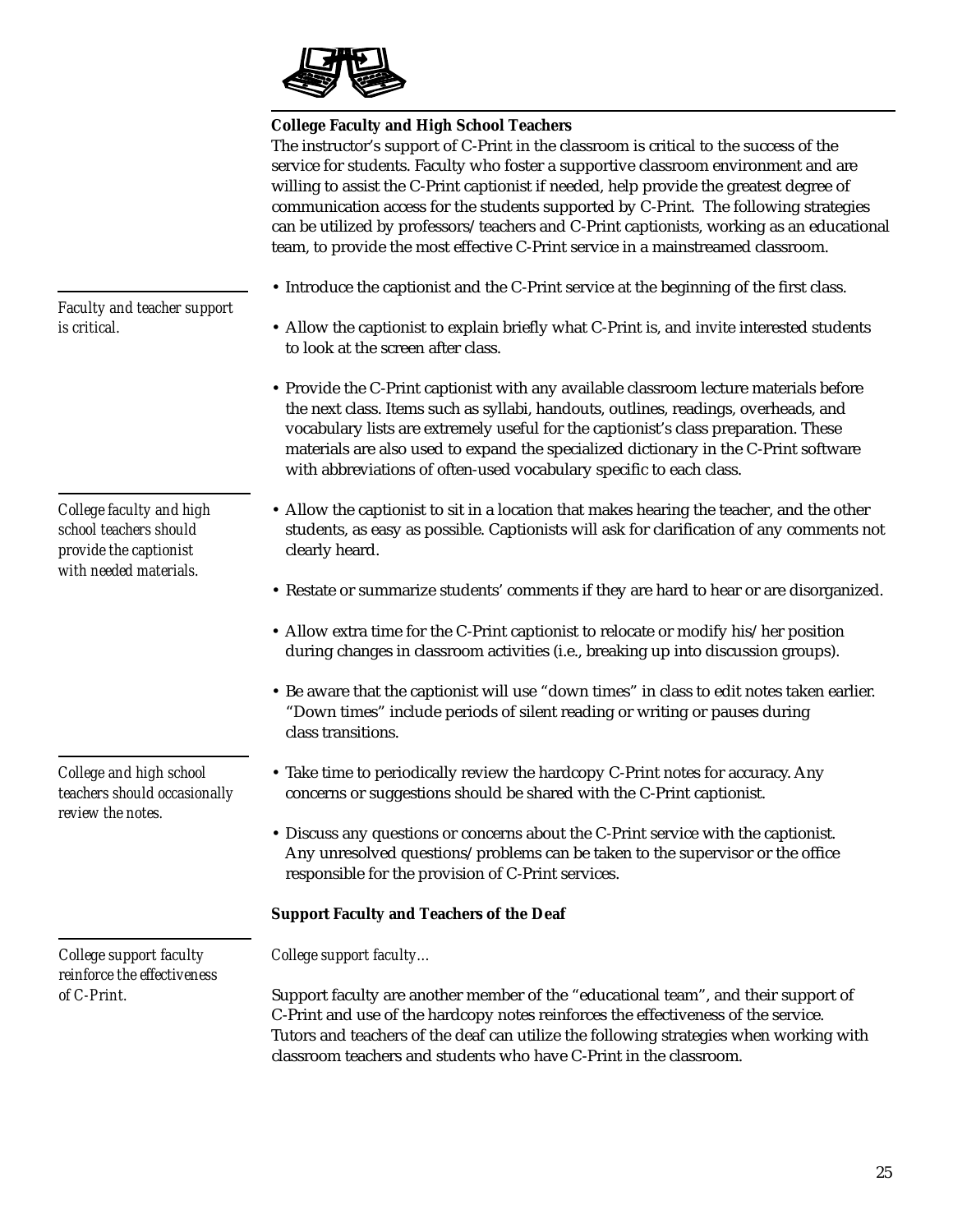

• Review the notes and identify the following important items:

- a. student attendance (if services are only provided to those attending class)
- b. special announcements (i.e. test dates, project assignments, project deadlines)
- c. new and/or difficult concepts, technical information, and new vocabulary
- d. the amount and flow of classroom discussion. This can help the tutor/teacher of the deaf gauge how much the supported student is participating in class and determine the level of comprehension the student has obtained through tutor-directed questions and answers.
- e. cued information (i.e. "There are three main points here" etc.)
- f. handouts or supplemental documents that are attached to the notes.
- Review the notes as a supplement to the text and other materials used in preparation for tutoring with supported students.
- Develop outlines of notes and/or restructure notes (or sections of the notes) with student(s) to use for studying. Development of outlining strategies is critical for successful management of the volume of information contained in the hard copy of the notes.
- As notes are reviewed together with the students(s), the tutor/teacher of the deaf can assist students in making connections between new information and information presented in an earlier class. New information can be added to the notes from the text to expand ideas or replace missing information.

*High school teachers of the deaf/resource room teachers will...*

- Train the student in how to use the notes to include highlighting, skimming for important information.
- Train the student in organization of the notes, how to take care of them daily, at the end of marking periods, etc.
- Develop outlines of notes and/or restructure notes (or sections of the notes) with student(s) to use for studying. Development of outlining strategies is critical for successful management of the volume of information contained in the hard copy of the notes.
- Provide feedback to the captionist as to format, etc.
- Facilitate providing the captionist feedback from the student.
- Be available to give information to the regular classroom teachers about C-Print (along with the captionist).

*Support faculty will help students learn how to study using C-Print notes.*

*High school teachers of the deaf/resource room teachers will help students learn to use C-Print effectively.*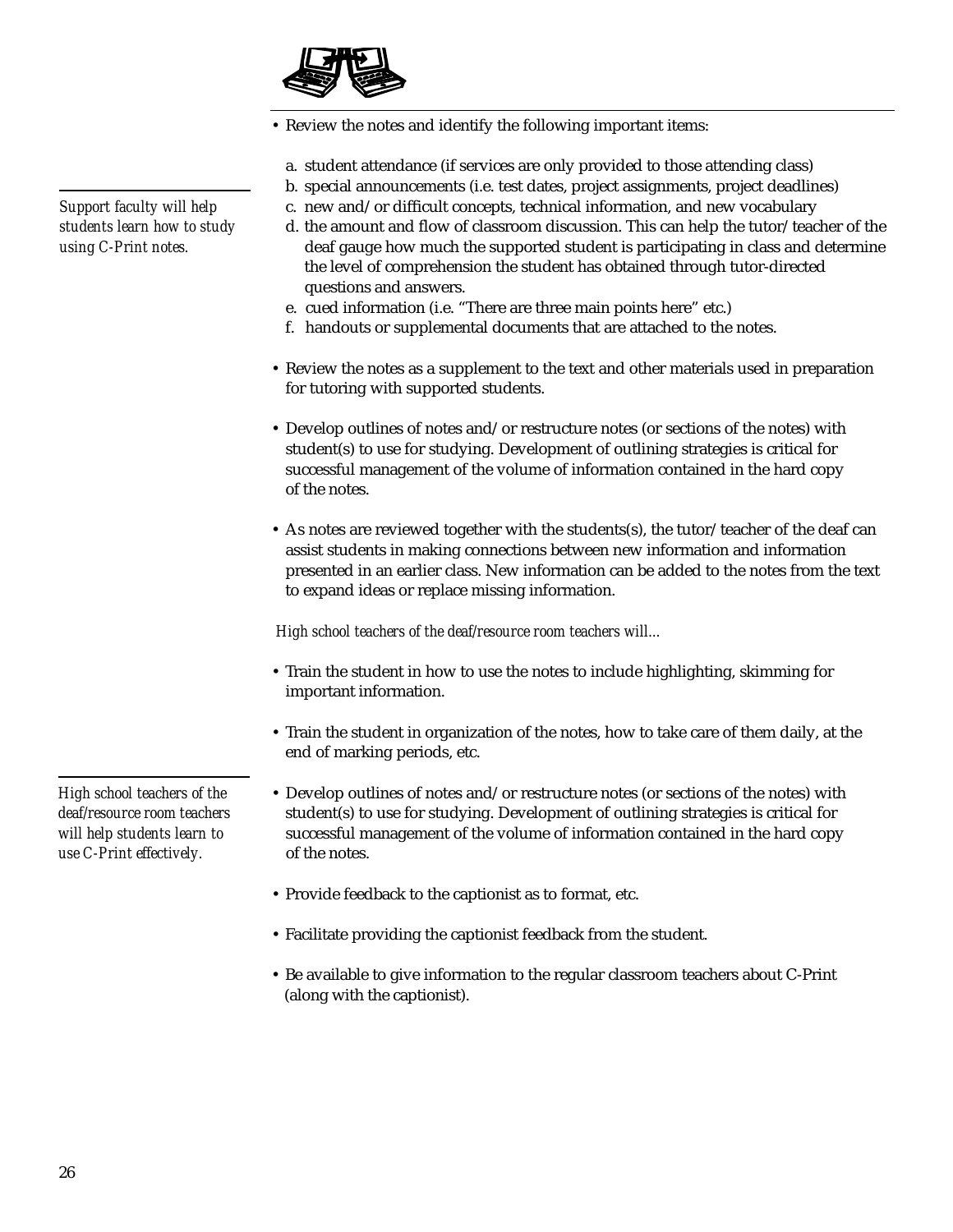

- Tutors/teachers of the deaf, along with the captionist, should be responsible to try and resolve any questions or problems stemming from student or professor/teacher concerns about C-Print.
- Explain that the student is responsible for active learning and participation in class. Receiving the C-Print notes does not mean that the student does not have to pay attention in class. In order to be successful, the student needs to pay attention to the information provided by the C-Print display, teacher, and other students during class, and then actively review the C-Print notes after class.

### **Role of Administrators**

The ultimate success of the use of C-Print as an access service for students greatly depends on the support given by administrators who choose to have it in their schools. The service cannot succeed without a clearly written policy, developed by each individual school (high school or college), describing the rules and expectations surrounding the service and those who participate in it. This policy should be written before the service is put into place and should be shared with all participants involved with the service (students, teachers, support personnel, and captionists). At a minimum, the following items should be addressed:

- Are students required to attend class to receive the notes? If yes, what method of documentation will be used to prove that they were there? (ie. attendance sheets)
- Are guidelines in place for the continuation/termination of the service if the students abuse it? (i.e. cut class, purposely damage equipment, etc…)
- What is the timeline for distribution of the hardcopy notes?
- What expectations are there about sharing the notes with other "non-supported" students? Classroom teachers should be a part of this determination of policy.
- If the captionist is sick, is the deaf student responsible for asking a student to take notes?
- What is the availability of copier, printer, and paper at the school site?
- Who will supervise the captionists?
- Who will be the contact (supervisory) person at each site that faculty can ask questions or voice concerns to about the service?

*Teachers of the deaf will make sure the student is aware that s/he remains responsible for active learning.*

*Support of administrators is crucial.*

*Administrative input in the development of policies and procedures related to C-Print is important.*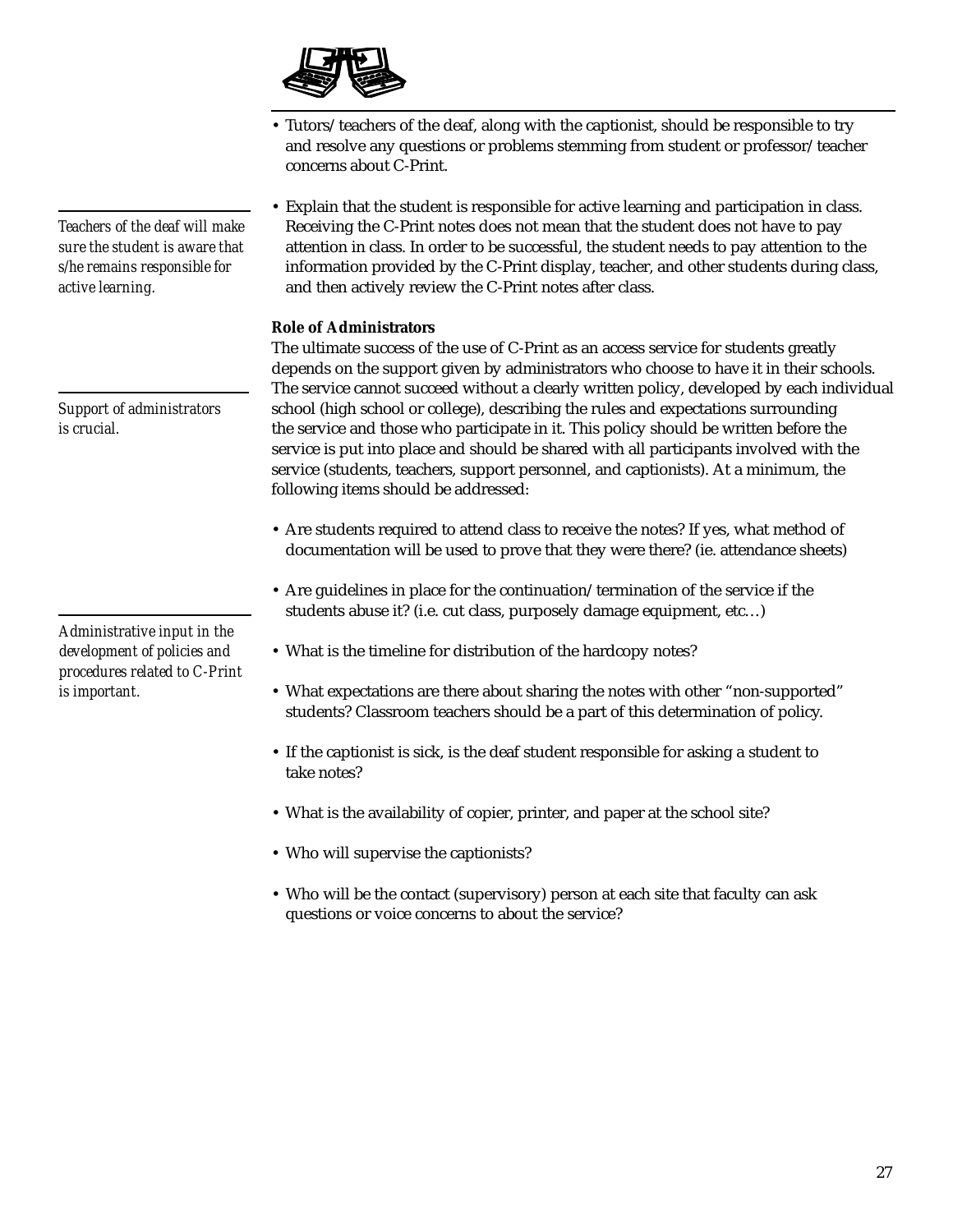### **IX. Logistics**

*As it is often said, "The devil is in the details." Below are some helpful suggestions based on experiences at the secondary and postsecondary level.*

Once it has been determined that C-Print is the most appropriate service for a student or number of students, and the administrators at the college or high school have agreed to its implementation, the actual set up of the system needs to be discussed. For the classes in which C-Print will be used, several issues should be addressed (some of the issues may themselves determine whether C-Print can be incorporated into a class). In planning implementation of the C-Print service, administrators and educators need to consider logistics, such as where the C-Print captionist will sit.

- The captionist, student and class teacher should meet to discuss class structure (lecture, discussion, group work) and decide how it is best to incorporate C-Print.
- The captionist should contact the teacher to discuss class content and ask for any readings/texts that are available (which will be of assistance in creating a specialized dictionary). Also, the captionist should let the teacher know that receiving handouts and readings in advance will be helpful.
- Both the captionist and the student need to sit near an outlet as both laptops will need to be plugged in (many computer batteries will hold a charge for 1-2 hours, but even in short classes the computers may need to be plugged in as a precaution).
- When using a serial cable connection, the captionist should sit close enough to the student to accommodate the cord connecting the two laptops (between 12 and 20 feet). The cord should not block an aisle or be in the way of other students in the class.
- The captionist should be seated where s/he can hear the teacher and any other speakers in the room. It is helpful for a captionist to sit facing the class for the students' comments to be clearer.
- The captionist and the student should sit where there is no glare on the laptop screens. It is helpful if the student(s) has a desk large enough for the laptop and for the student's own notebook and/or texts.
- *Breaks for captionists must be built into the schedule.*
- The captionist should have a desk at an appropriate height for comfortable typing.
- The captionist should sit where s/he does not disturb other students with the sound of typing on the keyboard.
- Through a C-Print demonstration the student should be made aware of the lag time between words being spoken and appearing on the screen. Also, the appropriate size and type of font should be decided upon between the captionist and student.

*Logistics are closely tied to pre-service meetings.*

*Appropriate seating and placement of the captionist within the classroom is very important.*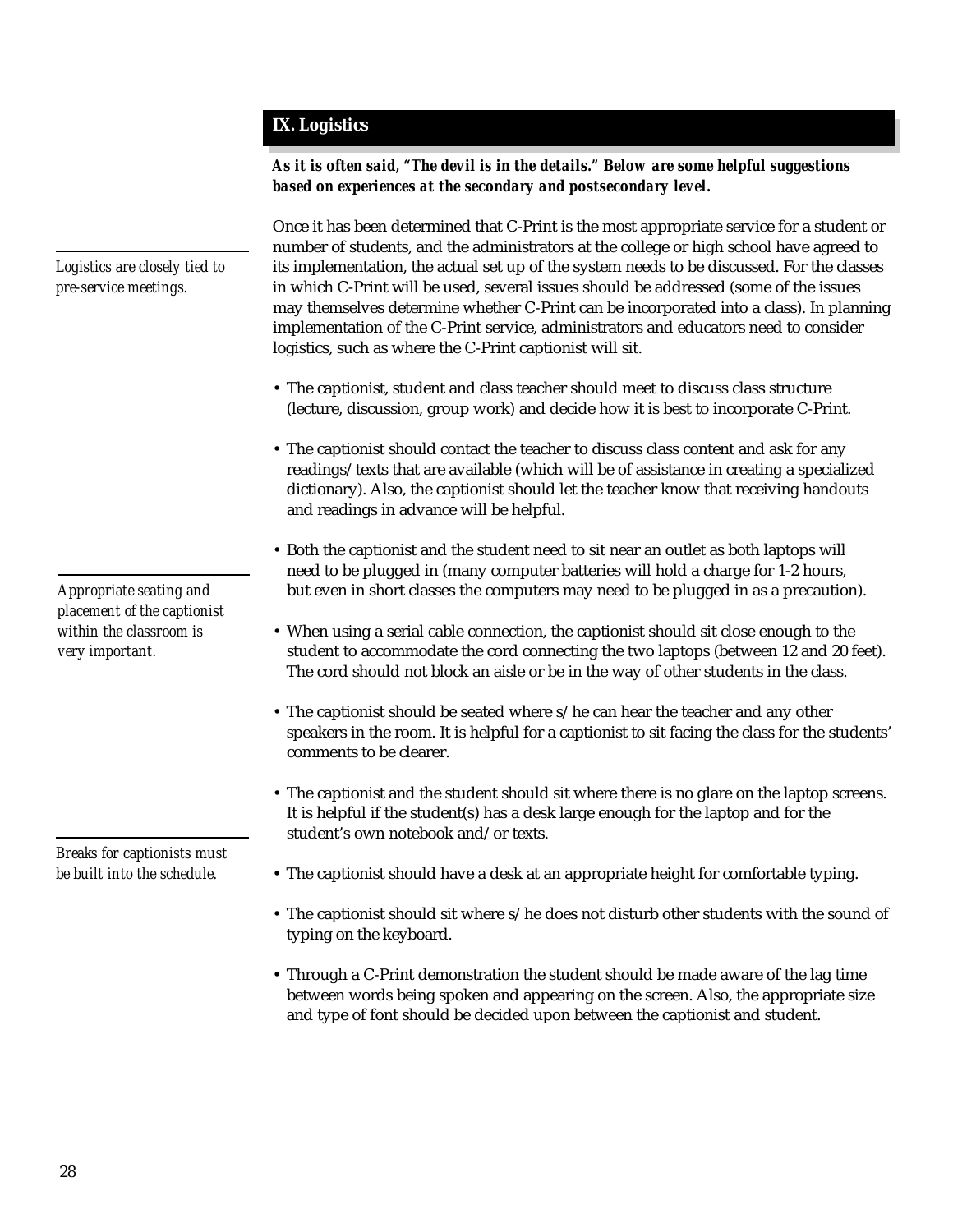*The time and method of distributing C-Print notes must be clear.*

*What happens when a captionist is absent must be made clear to students and teachers.*

- The length and content of class or classes should be discussed to determine the best time for breaks for the captionist.
- Notes from classroom lectures and discussions will be edited and printed out during the captionist's preparation time.
- Captionists will need a place to print out student notes. A printer that is compatible with the laptop or a compatible computer will be necessary.
- A system for distribution of notes will be arranged between the captionist, supervisor, and student(s). At the high school level the goal is to give students notes before they leave for the day. This means the captionist will have to print the notes sometime during the day and get them to the student or leave them in a designated place for the student to pick up. There are other possibilities for distributing notes, besides in a hardcopy form, that captionists and students may arrange. For example, the captionist may hand the student a computer disc with the day's lectures and discussions saved, or the captionist may send the notes to a student through electronic mail.
- Notes will be made available to classroom teachers, resource and itinerant teachers, and tutors. The captionist will place a hard copy of the notes in a mailbox, folder, or classroom of any involved personnel who will be receiving copies. Other students in the class not receiving C-Print can receive notes only at the teacher's discretion.
- If the assigned student is absent from class, there should be an agreed upon procedure as to how the student will receive notes (this should be decided before C-Print begins, by the captionist, student, and teachers).
- Procedures for a captionist's absence should be made clear to student and teachers involved. If there is not another captionist to substitute, an interpreter and/or notetaker may be the best option to cover the class.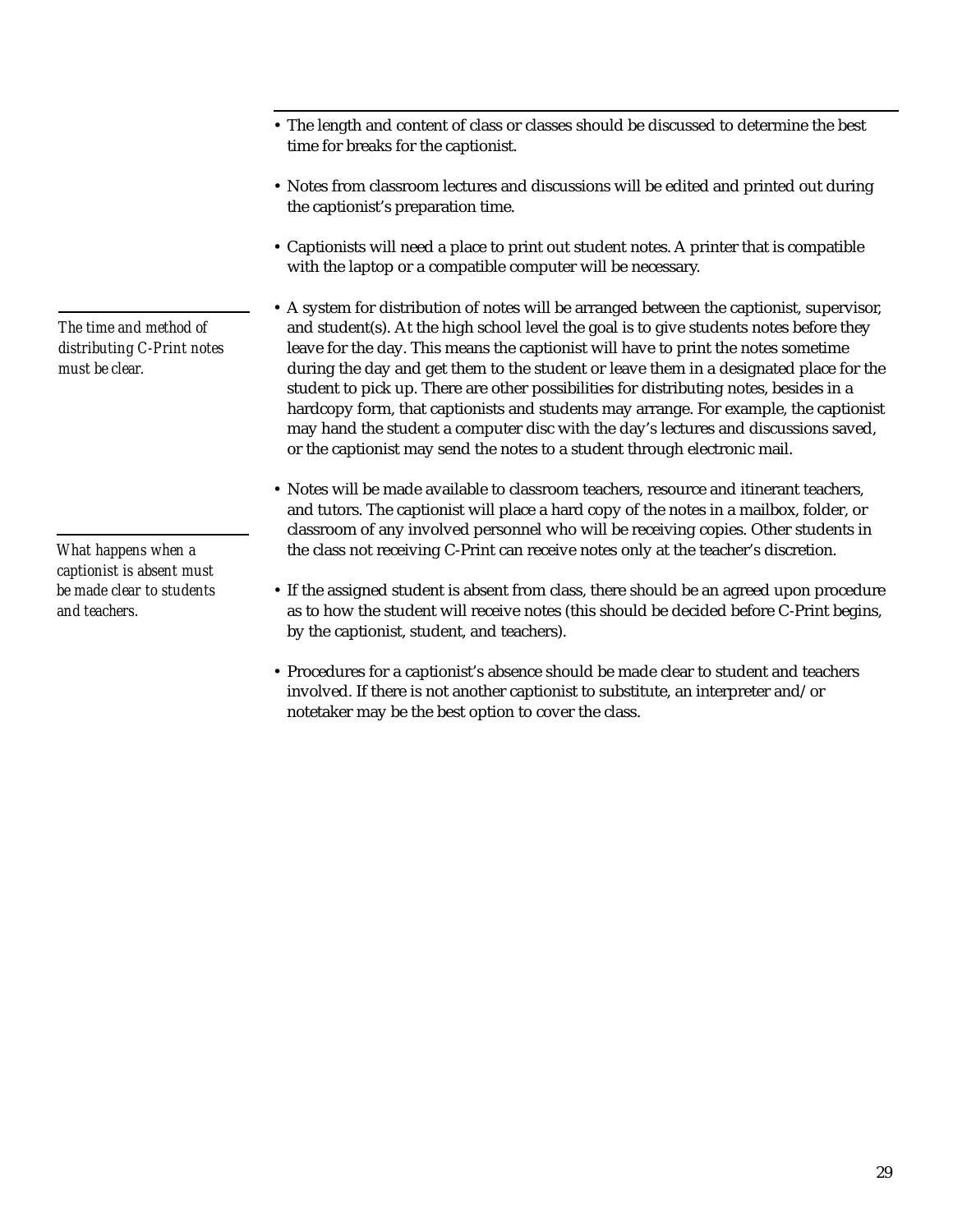

| <b>Appendices</b>                                                                                                |  |  |  |
|------------------------------------------------------------------------------------------------------------------|--|--|--|
|                                                                                                                  |  |  |  |
|                                                                                                                  |  |  |  |
| C. Information for deaf students using C-Print <sup><math>\sim</math></sup> services (sample for high school) 35 |  |  |  |
|                                                                                                                  |  |  |  |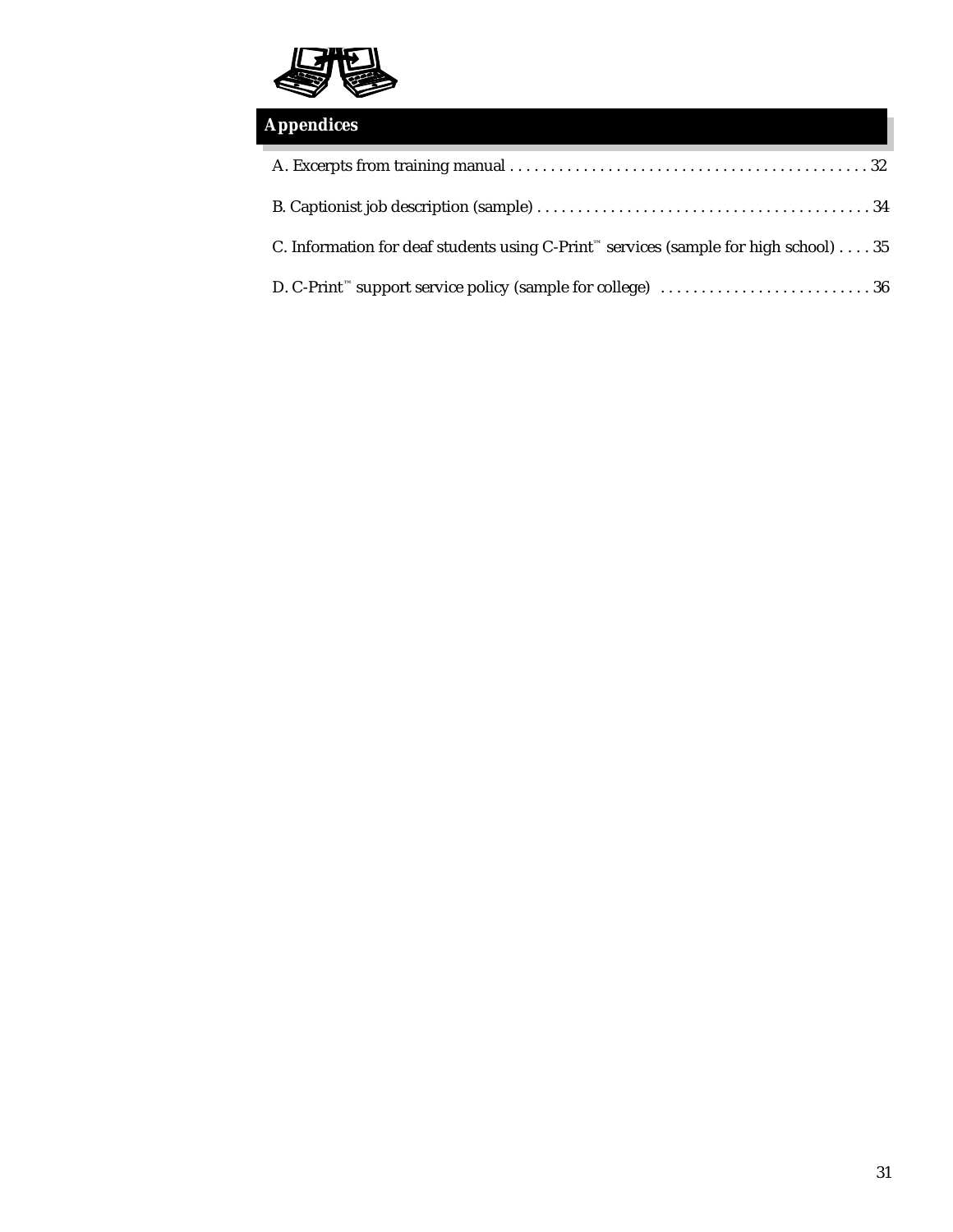## **Appendix A**

### **Excerpt from Captionist Training Manual – Lesson 1**

In this lesson you will be introduced to the first two principles of the C-Print abbreviation system and some brief forms. The goal of the abbreviation system is to reduce the number of keystrokes, thus, abbreviating very short words does not make sense (with a few exceptions). The first of the C-Print abbreviation principles is:

### **Principle 1. Abbreviate only words of five or more letters. Completely type words of four letters or less.**

### **Practice Principle 1 by underlining the words with** *five or more* **letters in the following sentences:**

- 1. You can finish the letter to your brother after midnight.
- 2. It is hard to imagine that it will be snowing next month.
- 3. The new magazine fell out of the car onto the grass.
- 4. The political debate was interesting but too long.
- 5. Do you want to go out to dinner or eat in?
- 6. The teacher explained to John that he could write a poem about anything he liked.

In this and all the following lessons, work to develop the skill to quickly decide if a word has five or more letters. If it does not, type the whole word. There are a few exceptions to this rule including "brief forms," which are words that have been given special abbreviations. Concentrate on developing the skills to type all of the short words (i.e., four or less letters), and to abbreviate words of five or more letters.

### **Again, practice Principle 1 by underlining the words in the sentences below with** *five or more* **letters.**

- 1. Our neighbor will train for the final race.
- 2. We will break the second rule.
- 3. His niece is a bright guide.

### **The C-Print abbreviations are shown below for each word with five or more letters.**

- 1. Our nabr will tran for the finl race.
- 2. We will brak the sknd rule.
- 3. His nes is a brit gid.

**Using C-Print on your laptop computer, type the sentences above just as they appear (without the underlining).** The abbreviations will automatically expand when you hit the space bar or period after each abbreviation. You don't know (yet) why each word is abbreviated as it is, but you will see the words expand on the screen.

As you begin learning the rules for deciding what abbreviation to type when you hear a word, remember that the rules are generally based on how a word SOUNDS, NOT how it is SPELLED. Concentrate on hearing the sounds of a word rather than thinking of how it is spelled. Several times in the next few lessons, the text will refer to SOUNDS and LETTERS. Sounds are what you hear and letters are what is written. This difference will be important to keep straight as you learn the abbreviation system.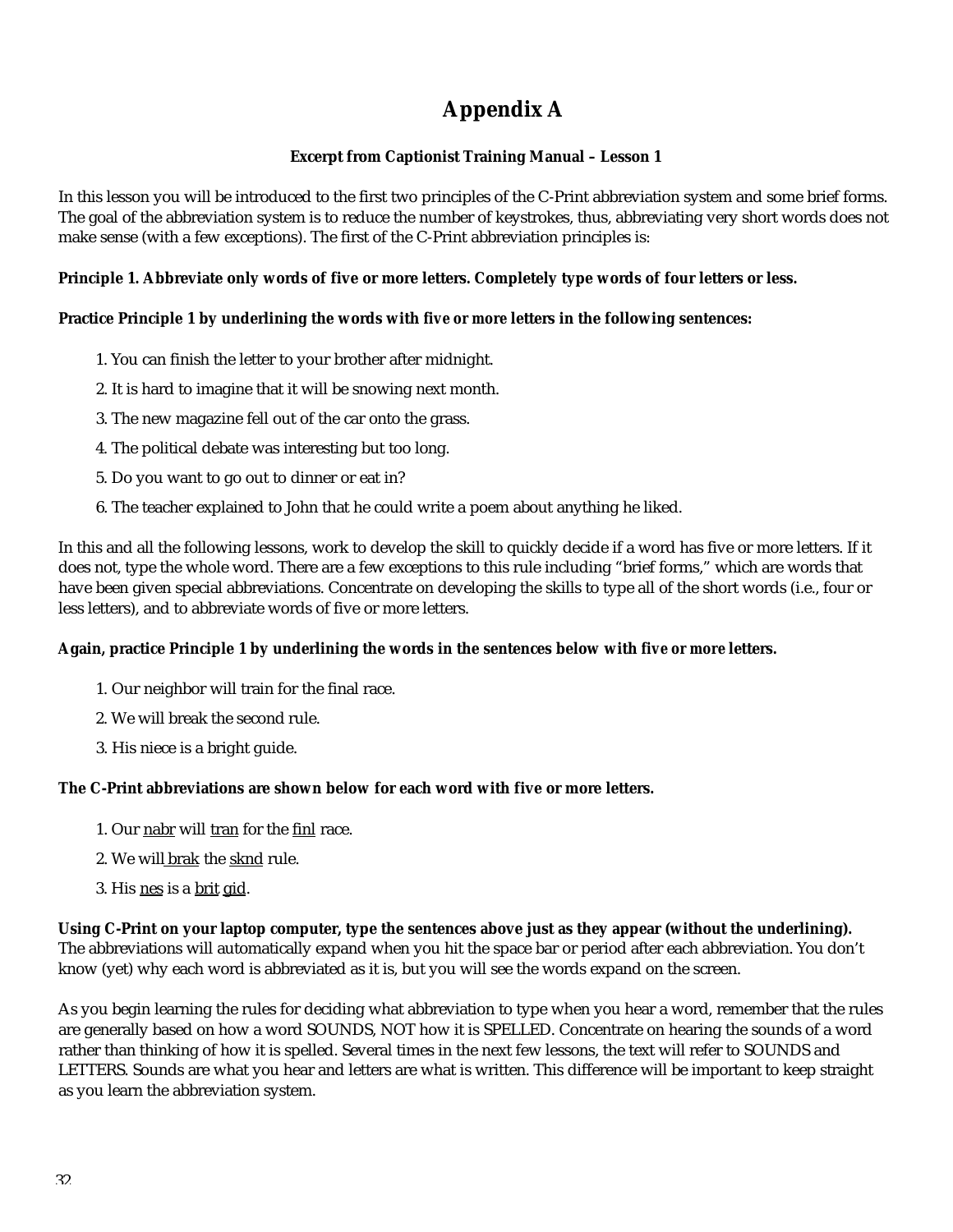### **Excerpt from Captionist Training Manual – Lesson 10**

### **Condensing Information**

When speech is occurring at a fast rate, it is not possible to type everything that is said. Therefore, the C-Print captionist has to listen and evaluate the spoken information. The captionist must decide what is important and relevant, and delete irrelevant, unnecessary, and redundant information. At the same time, the captionist must type enough of the material so that the deaf or hard-of-hearing consumer has a detailed understanding of what was said. The captionist has to be an active listener; to mentally summarize previous points and to predict the lecture content and organization. This "active" listening facilitates the C-Print captionist's attempt to capture the important information in a clear and coherent manner, using fewer words than are present in the original lecture.

This portion of your training has two main parts: developing and improving "active" listening skills and using strategies to condense information. The topics to be discussed are some techniques for: active listening, reducing the number of words that need to be typed, organizing information in a coherent and clear manner, capturing important information, eliminating redundant information, and summarizing.

### **Active Listening**

"Active" listening involves concentrating on the meaning the speaker is trying to express. For a captionist to identify the important points in a lecture and understand how text should be written and organized, "active" listening is a must.

This next section describes techniques primarily for listening. While listening, the captionist needs to make quick decisions and identify as much of the relevant information as possible and then type it. This section deals with identifying this relevant or important information. Below are some techniques to help develop "active" listening skills.

### **1. Listen for cues to identify important points and relevant information.**

### **Examples of cues:**

| "Now this is important"                                                                                                                                                               |  |  |  |  |                             |                                                                                                              |
|---------------------------------------------------------------------------------------------------------------------------------------------------------------------------------------|--|--|--|--|-----------------------------|--------------------------------------------------------------------------------------------------------------|
| "Remember that"<br>"The important idea is that"<br>"The basic concept here is"<br>"You'll need to remember this."<br>"You'll need to understand this before you can comprehend that." |  |  |  |  |                             |                                                                                                              |
|                                                                                                                                                                                       |  |  |  |  | "This will be on the test." |                                                                                                              |
|                                                                                                                                                                                       |  |  |  |  | sarcasm or humor, etc.      | Voice inflection - Tone often tells you if the words form a question or a statement, if the speaker is using |

Voice loudness - When speakers are emphasizing a point, they may speak louder or raise the pitch of their voice.

**Note:** It is important to use the cues to identify information that should be included in the C-Print text.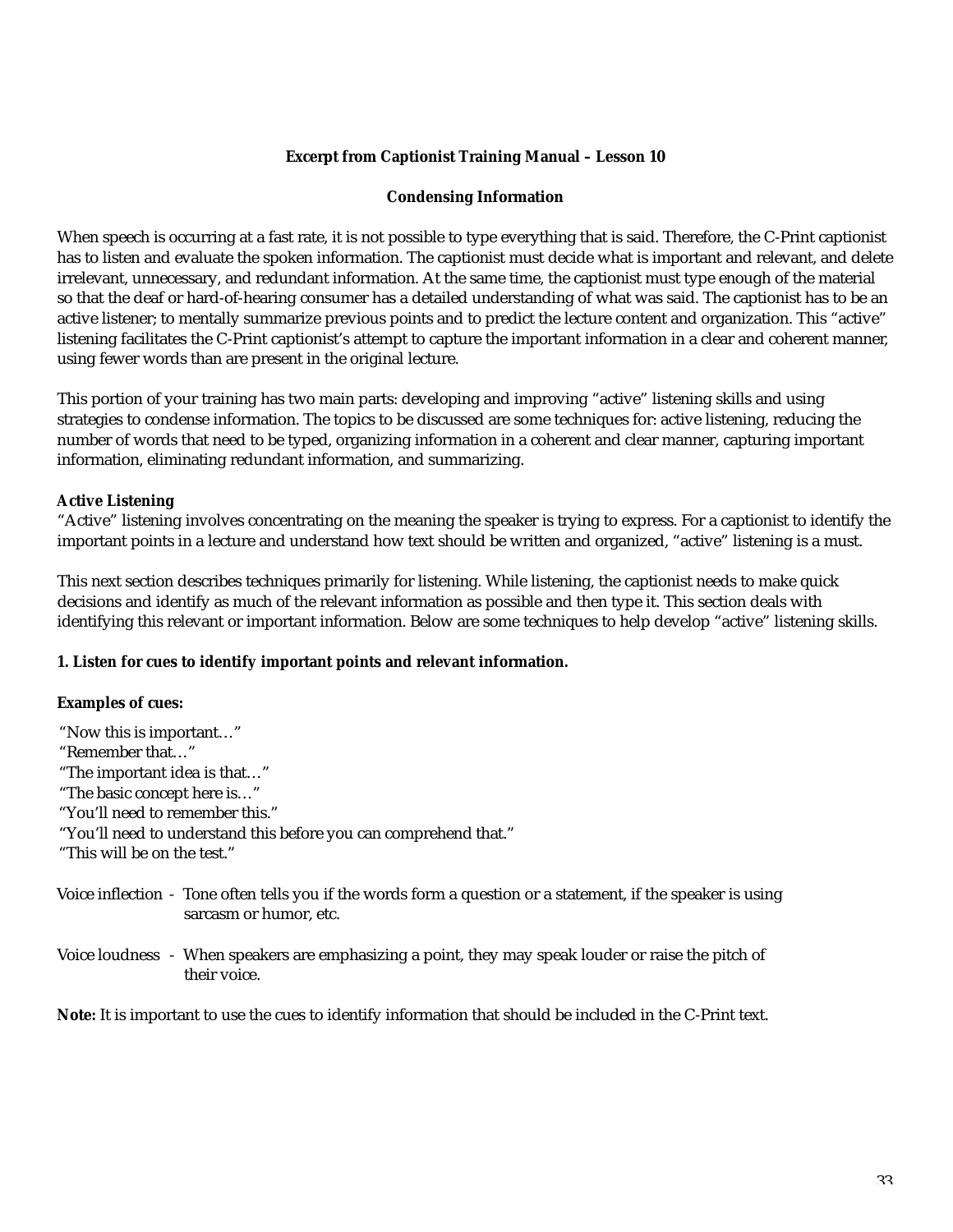## **Appendix B**

### **Job Description: Part-Time Staff C-Print™ Captionist (sample)**

The part-time staff C-Print captionist's primary responsibility is the provision of direct real-time transcription in the classroom and the rapid provision of the hard copy text to students. The captionist reports to the C-Print coordinator.

### **Specific Responsibilities**

A. Provide direct service

- 1. Provide real-time transcription in classroom (9 hours weekly).
- 2. Edit transcripts; maintain dictionaries; prepare for class by reviewing notes and syllabi, previewing texts; meeting with presenters, faculty, tutor, or students; and prepare equipment (8 hours weekly).
- 3. Use consumer feedback, assess effectiveness of interpretation, and adjust interpretation accordingly.
- 4. Assist with culture-specific information and adapt communication to facilitate understanding between hearing and deaf individuals.
- B. Communicate with others in support of team goals and the provision of services.
	- 1. Develop rapport with consumers and facilitate resolution of support service concerns.
	- 2. Provide information to faculty, staff, and students regarding the real-time speech-to-print service, communication between deaf and hearing people, and support service resources.
	- 3. Represent daily the mission of NTID to members of the RIT community through work in the mainstream setting.
	- 4. Attend staff meetings, document service provided weekly, and network with other staff members to maintain the flow of information critical to quality service.
- C. Demonstrate professional growth. Areas of growth can include:
	- upgrading or maintenance of transcription skills
	- development of sign language skills
	- enhancement of interpersonal communication skills.
- D. Participate in projects, including committee work and mentoring, as deemed appropriate by C-Print coordinator.

### **Requirements**

- typing speed of 60 words per minute or higher
- knowledge/abilities in phonetics
- excellent English and listening skills
- ability to understand and summarize information while typing
- ability to handle pressure of using transcription system in classroom setting
- computer and word processing knowledge
- sign language communication skills preferred or willingness to learn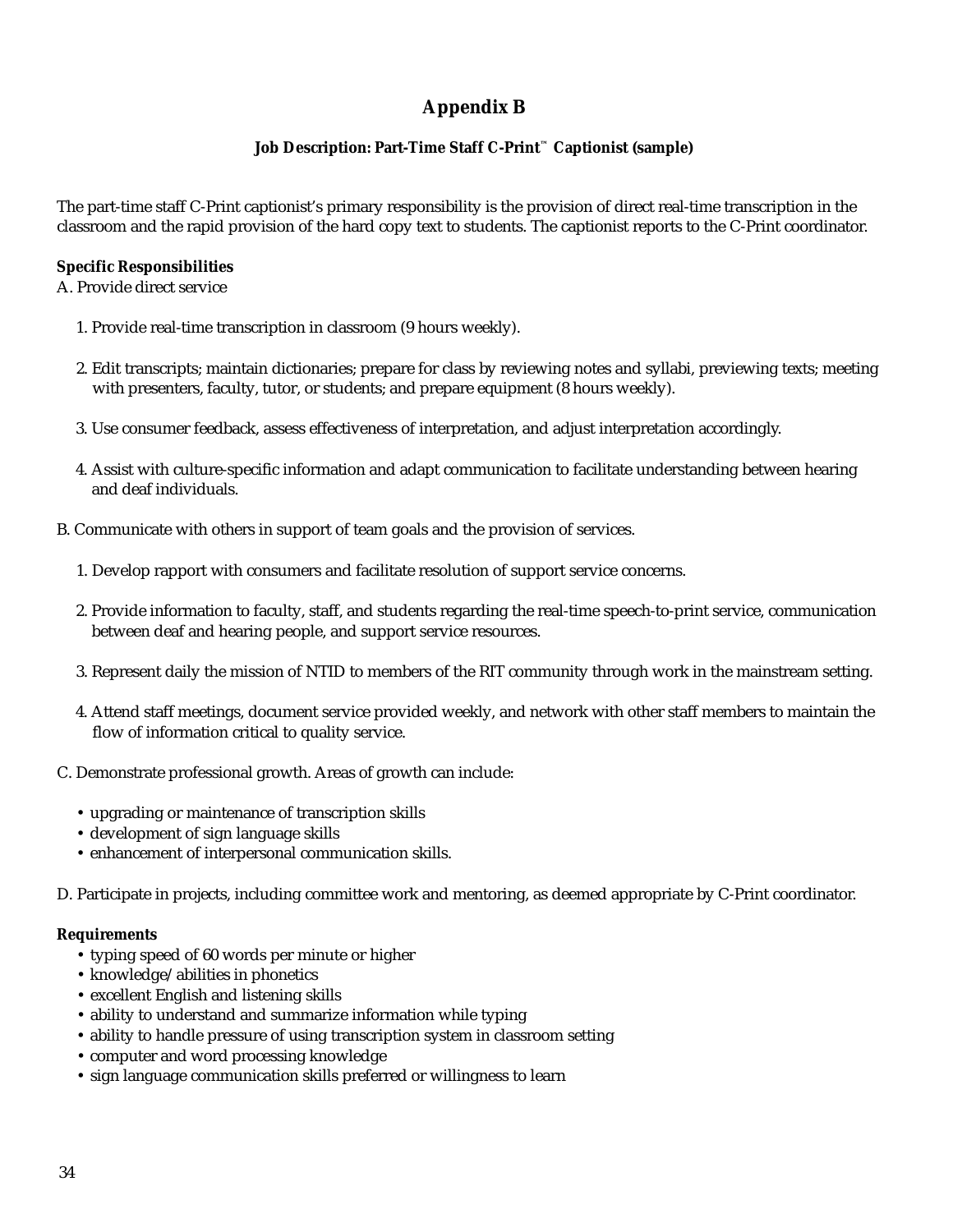## **Appendix C**

### **Information for Deaf Students Using C-Print™ Services (sample for a high school)**

- 1. Each supported student should introduce himself/herself to the captionist and ask by what name the captionist wants to be called (e.g., Mr. Doe, Ms. Doe, John, Jane).
- 2. The student is responsible for copying notes and diagrams from the blackboard or overheads as these cannot be captured well by the captionist.
- 3. During class, the student may look at the C-Print student display, at the instructor, or at the interpreter. It is not necessary to watch the C-Print display at all times. Some students prefer to watch the screen often, while others prefer to look at it only to get information they have missed or have not understood at first.
- 4. Students should regularly look around the room to be aware of the emotional tone of the class, such as joking, excitement, etc.
- 5. There is a short delay between the instructor's speech and the display of the words on the C-Print student display. This delay is similar to that experienced when watching an interpreter.
- 6. The C-Print laptop text and the hardcopy notes represent very closely what was said in class. However, they are not always verbatim (i.e., word-for-word). In order to keep up with the rate of speech of those talking, the captionists will sometimes condense or omit information. Every effort is made to keep all important content.
- 7. Each student should raise his/her hand when interested in commenting or asking questions in class. C-Print-supported students voice for themselves or type their comments/questions on the student C-Print laptop if it is accessible. The captionist will read aloud what has been typed. (During the research project, students may choose to communicate through the interpreter instead.)
- 8. If a student is having a problem with the text display or with the notes, it is his/her responsibility to discuss the problem with the captionist and/or the program supervisor. Also the student should feel free to suggest ways to adjust the use of C-Print to better meet his/her educational needs.
- 9. It is each student's responsibility to double-check the spelling of vocabulary words in C-Print notes.
- 10. C-Print notes are not a substitute for attending class or paying attention during class. Students who miss class or are consistently inattentive during class may lose their access to the C-Print notes. The decision to end this access will be made by the classroom teacher and the program supervisor.
- 11. Periodically, the classroom teacher and/or the program supervisor will confer with the interpreter in order to advise students of how best to utilize the C-Print support.
- 12. Each school and/or each teacher will decide if the hardcopy C-Print notes should be made available to non-supported students within a class. Supported students who distribute the notes contrary to the school's policy will lose their access to C-Print notes.

### **I understand the above information regarding student responsibility for C-Print supported services.**

Name Date Date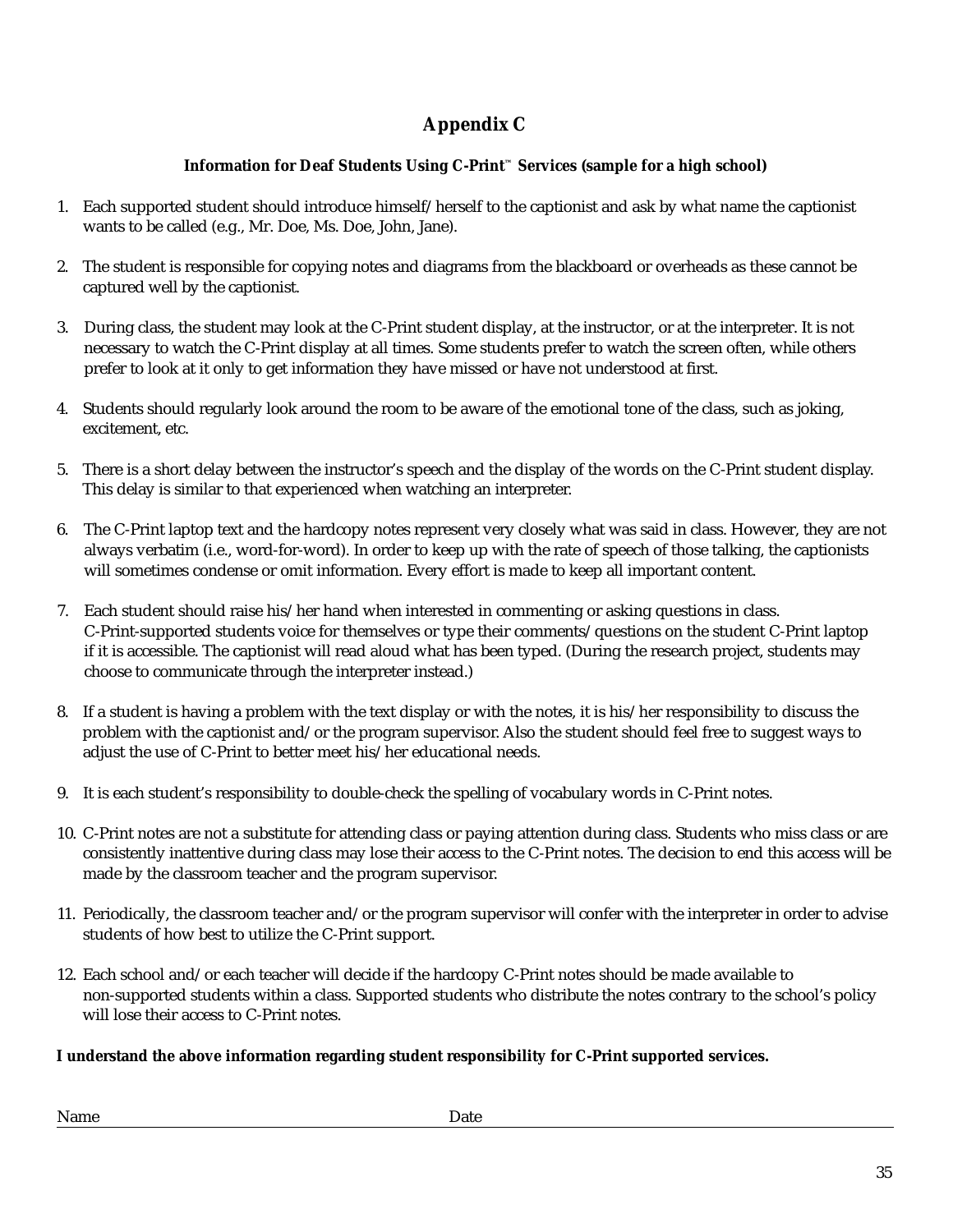## **Appendix D**

### **C-Print™ Support Service Policy (sample for a college)**

### **General Information**

- For courses where C-Print is the only assigned support service, interpreting and notetaking services will *not* be provided. If a student wants permanent interpreting or notetaking services, the student will need to transfer to an NTID-supported section of the course or take a different course.
- C-Print notes are intended to be used by supported student(s) registered in the course and should not be copied unless otherwise specified by the professor.
- C-Print notes are *not* a substitute for attending class.
- C-Print notes are not guaranteed to have 100% correct grammar or spelling because the notes need to be edited and distributed as quickly as possible.

### **Captionist Responsibilities**

The C-Print captionist(s) will:

- provide an in-class text display for appropriate support service students. In addition, notes (generated from the text display) will be made available *to supported students who attended class*.
- make every effort to type spoken information word-for-word, and will communicate the information in the manner in which it is intended. At times (during fast speech), the captionist will need to summarize information, but s/he will type as much of the important information as possible.
- assist by voicing comments or questions typed by student(s) on the laptop provided, *or* in a way mutually agreed upon.
- begin typing upon the arrival of the student(s). Any announcements made by the teacher before the student(s) arrive will be typed. After 10 minutes, if none of the supported student(s) are in attendance, the captionist will leave. However, if the student has notified the C-Print Office or the professor at least 24 hours in advance, the captionist will take notes if approved by the professor.
- indicate different speakers in the text by using "professor", "female student", and "male student".
- be responsible for facilitating communication between the supported student(s) and others (i.e., the professor and other students). This includes asking for clarification from the professor or other students when necessary and sitting in an area accessible and convenient to the student(s).
- be responsible for trying to resolve any problems stemming from student or professor concerns about C-Print.
- arrive at least 10 minutes before class to allow time for equipment setup.
- be familiar with the scheduled lecture by preparing for class through reviewing the textbook and related materials.
- find a replacement if s/he is sick. If a replacement cannot be found, the captionist will notify the appropriate Support Department who will notify the supported student(s).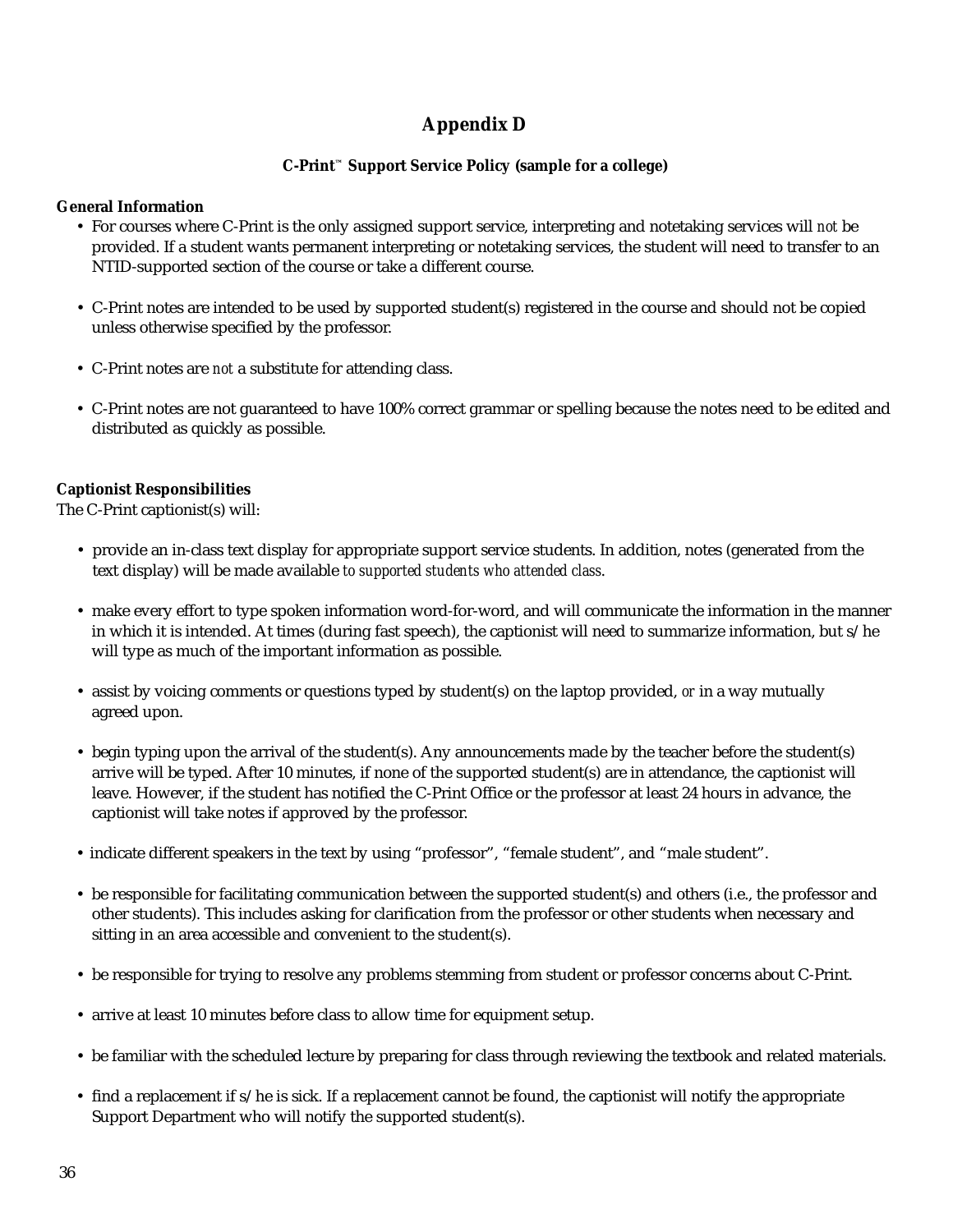- provide on-the-spot trouble shooting for equipment breakdown with minimum disruption to the class. If no solution is found, the captionist will make every effort to accommodate the supported student(s) to the best of her/his ability (e.g., take handwritten notes). Technical breakdowns are unforeseen and most often require a diagnosis outside the classroom environment.
- remind the student(s) to request an interpreter for special circumstances during class time, such as an oral presentation by the supported student(s).
- provide class handouts to individuals who receive notes but were not in class (e.g., the tutor).
- summarize videotapes (captioned or uncaptioned).

### **Supported Student(s) Responsibilities**

The student(s) will:

- introduce themselves to the captionist so s/he is familiar with each student.
- be responsible for taking notes and diagrams from the blackboard or overheads.
- be responsible for notifying the C-Print Office if s/he will not be attending class or has dropped (withdrawn) from the course. Three consecutive unexcused absences will result in the termination of C-Print services.
- inform the C-Print captionist if s/he is having difficulties with the text display or notes. In addition, it will be helpful if the student(s) identifies any suggestions s/he has for improving the use of C-Print for her/his needs.
- be responsible for double-checking spelling on any vocabulary.
- raise her/his hand when interested in communicating comments or questions through typing on the laptop provided.
- make arrangements for any special circumstances, such as requesting an interpreter for oral presentations, at least two weeks in advance.

**If you have any questions concerning this policy, please contact the C-Print coordinator**.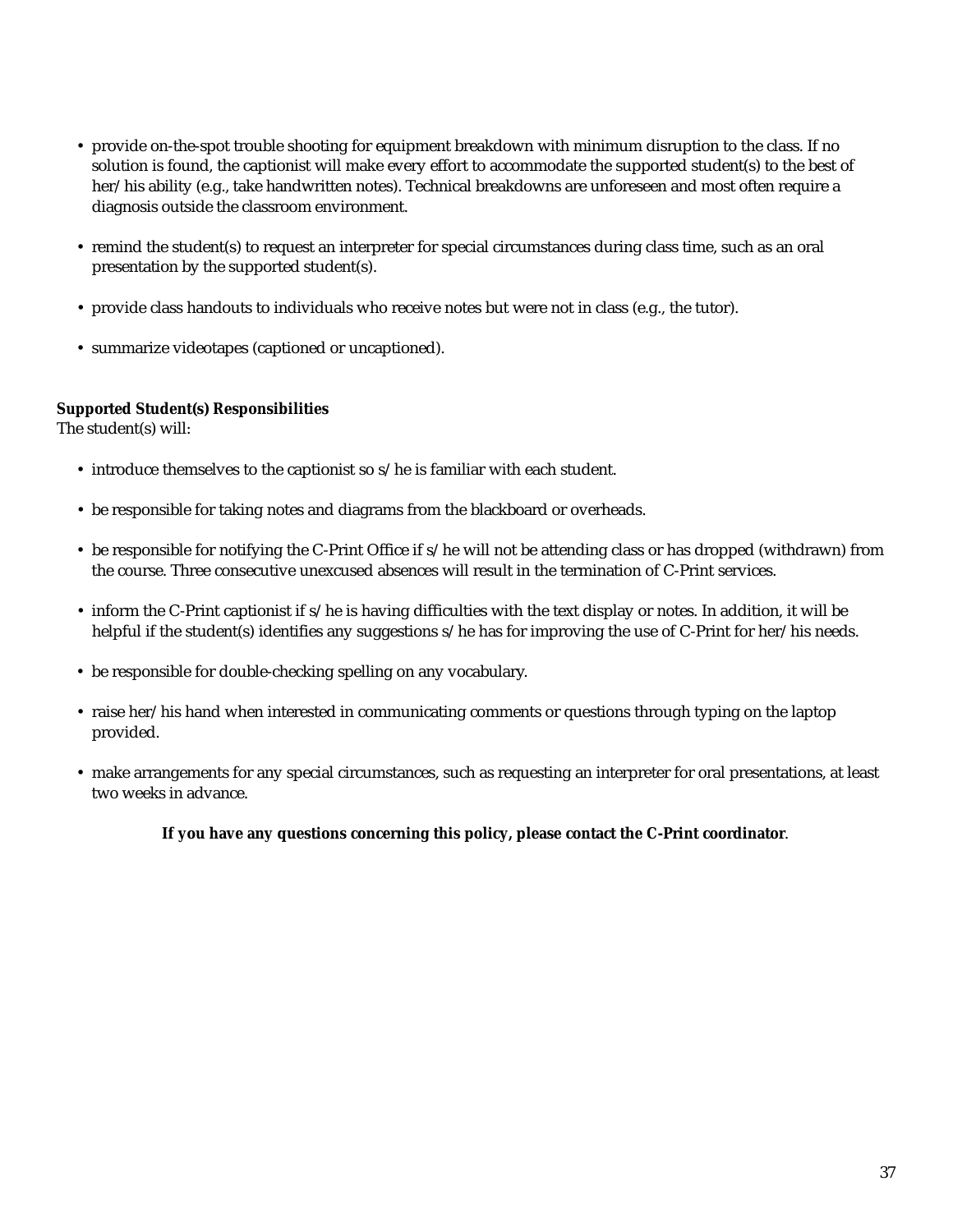

## **If you have any questions, call, fax, or e-mail:**

Pam Francis, C-Print Coordinator (716) 475-6019 (V/TTY) (716) 475-5693 (Fax) E-mail: PGGNCP@RIT.EDU WWW:http://www.rit.edu/~cprint WWW:http://www.rit.edu/~netac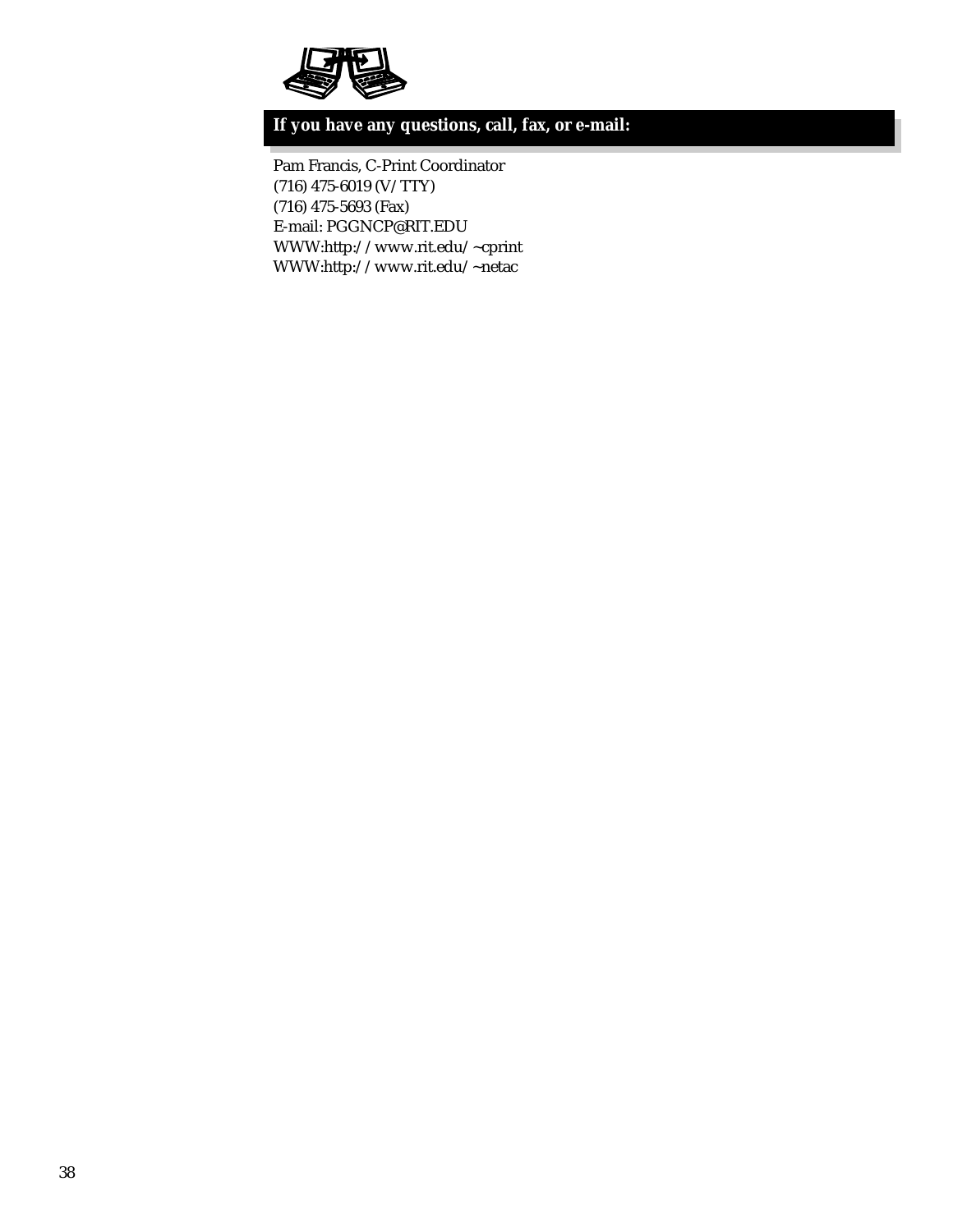el im, shiqeestama, oliva siyesamiya sara, katale kwaniikal, spgti espagladib. (Mketodix, shkeshur), y a, migraminivgration. Natuticket, dalverfizzelve, vkve evrentiere. filmtufilm, aluttuall zight, aktyty nactiv, ;men=geutleiraπ altth=ell right, loul=lenely, el=ouly, prof}=pr/vilege, ez=essy, xino=extension, frat= carette, kirk-couple, sorttens-signaltencens, fkt-ticket, tw-there, tt-bancht, mocr-macine, nank-intern igas, stricil—stricily, subre-suburban, mgnisot-magnificent, vaty–variety, here–he would, hpri–happ ion abso-absence, asess=essociation, thei=finenghent, betuf-beautiful, spgti-spaghetti, tkik-tacfic sce, een-caeen, strikti-striktiv, stivu-suburban, klikit- saientake hp. betp. px. passion, moon-marine, n rable bandgi stringgrasion. Dat tirket, q-question, strip-starip, lipr-tigor, al it-all right, alcis ty-ani<br>heold have been, knrut commune, tpauti, transparent, welco, whiskey, par-passive, px-passina, mx. gi-uncle, 190–19 ilheut, 18–phase, kadeli-candidate, ekit-chezelate, fida-faden; ephi o explanation,q esimately, bush-bench, badl-baslly, fah-failupe, spris-especificar, obtenb, prolingui cilege, so psass, kós – breakórst jså – jewisk, fan l=lungly, etges – ingerse, uth=venth, dewnf=downward, frud=Serraal əni, vəlkmewzloome, zirkilestrafiy, hpoehoppan, guranegoriloman, abdesli righi, skixiye oçiyily, o ntren=maxine\_nout=ordernal\_nytrinitry.cat\_asymetresymetri\_rid=cycld\_cknt=chicken\_ktnrt=continue -foodball, brite-bathos, idel-ideal, utb-vouth, electuk-academic, scim-square, swedimi-sweedheart, . , drik ihodrsinatible, bruilofauruile, sextoriganette, kploseauple, kadroonmaideration, dekthoderinatibl i.q=question, stuip=stamp, tign=tiger, fktr=factor, vpInx=expfanation, q=question, sturp=stamp, tign= arat i tameparent, weke i whickey, yrthrobaye pet been able to, night dittegration, ikt if sket, tu=then, ad, vicel- ve cational, priuncy - primary, pay - passive, px - passion, unner - marine, und - internal. butyf sextence ant, vicute vacuum, stax-station, tg=toogus, illi=sillage.ofost=offersite, plas=place.odes alva, alva execution, blk., bleck, krue, cerumence, ego, cager, strktlinstrictly, srbninsulanizary, angerer, i efáni-s weel asuf, wikin-welcome, drend-dowa ward, frui-formal, laske-frustee, argrud- rudergun se, in der manufactive, medicionalismentation, egg) religiosite, glogalilandet, esido os indices, sig-terrent plas relace, tienroentiae, calasca, ndus riudneė, irutirilimetačius, absorabsence, asosis asociaistica, : kh =taylor, sphrs=cyplariaficin, annu=conan, shizko=should love heen. Kund=conan ale, sikl=cycle, ü änsker ain inveltunet kover omvere, saveläntnissyrellavari, valkmusvaloume, sinkölmäristly, salvansulundva eštion, simposlamų, auvivorės niversarų butoboleau (Kul, spetiospagnelis, Kelkotache, sticostus), vi o, migra-sinhegoviton. Est-ticket, dzhv=disselve, vky-evecntien. tilm=tilm, abtit-all right, aktyly-activ. pman=gentleman, altit=all right, loul=lonely, ol=ouly, pralj=privilege, ez=essy, xino=catension, frat= caratta, kpl=ceupla, antitans=simultancens, tkt=ticka), tn=ther, tt=tancht, nt6a+=marina, nord=ir/ant il rapid, ekem scherne, mib tragible, ngl. nade, we without, as phase certa-roman shrba-she :15, erba-suburba a. rit—vritto, uv—van have, afr-afsieae, bekfst—besakfast, ish-jowish, borl=lonebu o n, terma restavni slavba, slovaki have beten, ddiktla doduztiblici loral, lorask, oli enily, pevlji privilege, o iilm, alkil-ail mehi, akkaty-activity, nes-murse, mdsn-medivine, otr-muler, aktyty-activity, cle-center m, alnit-all right, aktory-sativity, rela-neerduricm, ablika-publication, blic-black, koncernamence, eg eari, willow=welcovie, strict=strictly, hpw=hoppen\_guran=gentleman\_altit=all\_right, akiviy=activity, ntremonacine, appliciaterial, avarieirs cut, acometros consul, ridericid, clauschühea, ktores antiano —icollaII, brbr—batbos, idel →ideal, utb=pouth, akciu/s=acacestic, squ=square, swellwi=sweetheavi. . , ddhib-dodacidha, br.dl-bur.dla, seni-ci zuntita, kpl.-couple, kson-corsidatation, doktb-daductibl .g=question, stup=stamp, lign=tiger, fktr=factor, vplms=exploration, q=question, stup=stamp, tign= arat—transparent, wsky—whiskop, vobe=bave not been able to, ntgrc=integration. Ett=ticket, in=then, ad, vicel, pe cational, prium – primary, pov – passivo, propossion, mrau – marine, nutl=internal, butpf=l wax-was ant, ykun-vaamuu, stax-station, it-tungue, vii-village.com: - offereive, plas-place.ndes alyo, aks–essaution, blk−black, konc−remments, og −engga, strkti−strictly, srån -suburåan, anversr − d1 hundle, sert circumtte, kpl houple, expense, xtrixperforman, peropassive, peopassion, meen-mar waward, front-fermal, leste-toustee, gelbi-goodbye, tige-tiger, fikte-foctor, xplax-explanation, q-que u mile, www.wiffseut. ntgrami ategoation, uwirtyminisiative, itimitalian, a verbrinyent, aryanomovement, c

eald have been, delath<del>er</del> eman, a hif-all right, all plas-place, den-rentit ktr=facter, xplnx=explat desder, aictimadiunci, squ estion, sturp=stamp, and e, nágos-kušegration šká cran=sentlemen, ∗lri∶=l garette, kpl=ceuple, sml o, etgw=ietogradion, fkt aman=goudeman, altit=l narette, kpl=ceuple. scal

**Rochester Institute of Technology**

**National Technical Institute for the Deaf 52 Lomb Memorial Drive Rochester, New York**

**This publication was developed under a grant from the U.S. Department of Education, Office of Special Education and Rehabilitative Services (OSERS) and produced through a cooperative agreement between RIT and OSERS (H078A60004; H18OU60004). The contents herein do not necessarily represent the Department of Education's policy nor endorsement by the Federal Government.**

**1500, 6/99, Printing Methods Inc.**

dieation, blk=blark, km munkt, kadas –romanderar ce, associassociation, r cummie stèlmerele a ≡stracib, sobr≔sulandar dk=tactic, stk=stuck, vs ⇒ill right, aldete=ectud s stus=esburgien, frat= en–marine, neol–futern –all ∪ght, akty⁄y–activ у, хіпке смагнённ, ігліс ег—нысте, поп!—intern

d=rapid, ekon=scheras brit∞t ragible, uql≈unde, we without, az-phaes renta=caava, sheka=sho eils; saba- subuaba a, rit- waite, uw- yau hawe, afr- atticare, bekfet- breakfast, ish- jewish, kerd-fonels; e